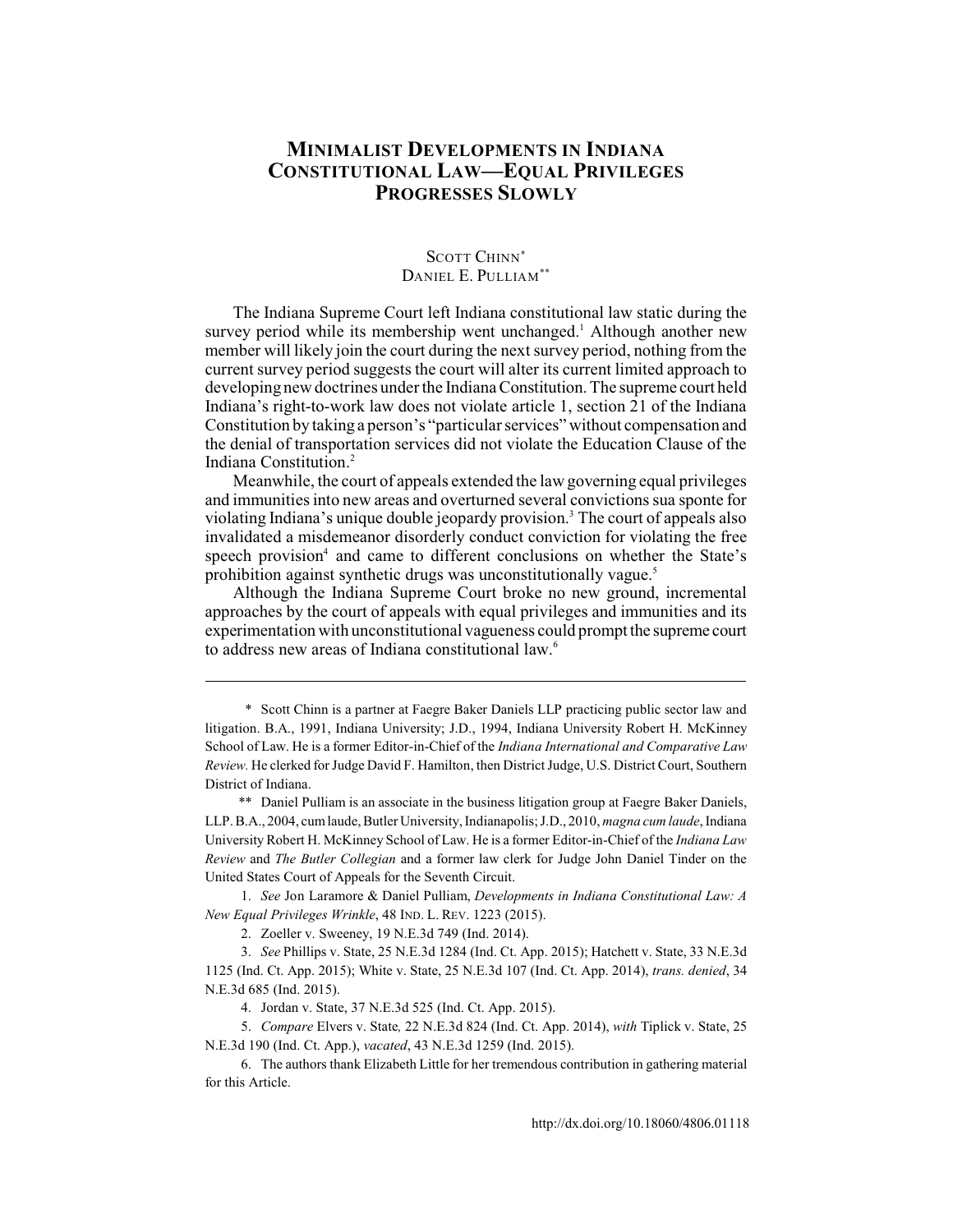#### I. EQUAL PRIVILEGES AND IMMUNITIES

*Whistle Stop Inn, Inc. v. City of Indianapolis<sup>7</sup>* concerns the constitutionality of the Indianapolis smoking ordinance. A group of bar owners claimed the ordinance's exceptions—which did not include them—violated the Equal Privileges and Immunities Clause.<sup>8</sup> One such exception was directed at the single licensed off-track betting (OTB) facility in Marion County.<sup>9</sup> The plaintiff bar owners alleged that the Indiana Supreme Court's decision in *Paul Stieler Enterprises, Inc. v. City of Evansville*, which struck down an Evansville smoking ordinance excepting the gaming riverboat fromcoverage, controlled the outcome of the Indianapolis ordinance.<sup>10</sup> The owner of the OTB and the City of Indianapolis defended the exception by arguing (1) that in excepting the applicability of the ordinance to the OTB, the City was entitled to defer to the State Horseracing Commission's decision to approve a tobacco management plan for the facility as part of the OTB's gaming license and (2) that the exception was not motivated by the City's receipt of gaming revenues as had been true in the Evansville case.<sup>11</sup>

The trial court granted summary judgment for the City and the  $OTB$ <sup>12</sup>. The Indiana Court of Appeals reversed, holding the City's proffered justification for treating the OTB and the plaintiff bar owners differently—the state regulation of the OTB—was too attenuated from the statutes at issue and from the stated purpose of the ordinance.<sup>13</sup> It upheld all the other exceptions and severed the OTB exception so that the ordinance would remain otherwise intact.<sup>14</sup>

In *Sasso v. State Farm Mutual Automobile Insurance Co.*,<sup>15</sup> the Indiana Court of Appeals was confronted with claims that the Indiana Guest Statute—which prohibits negligence claims among family members and certain others arising from automobile accidents—violated article 1, sections 12 and article 1, section 23 of the Indiana Constitution. After finding the statute applied to foreclose a daughter's claim against the driver (her mother) notwithstanding the daughter's nominal payments for food and gas during the trip, the court held the statute violated neither constitutional provision.<sup>16</sup> The court reaffirmed the Indiana Supreme Court's 1936 holding under the prior Guest Statute that the current law was a reasonable exercise of the legislature's power to address the general

<sup>7.</sup> 36 N.E.3d 1118 (Ind. Ct. App. 2015), *aff'd in part*, *rev'd in part*, 2016 WL1425373 (Ind. April 11, 2016).

<sup>8.</sup> *Id.* at 1122.

<sup>9.</sup> *Id.*

<sup>10.</sup> Paul Stieler Enters., Inc. v. City of Evansville, 2 N.E.3d 1269 (Ind. 2014).

<sup>11.</sup> *Whistle Stop Inn, Inc.*, 36 N.E.3d at 1127.

<sup>12.</sup> *Id.* at 1123.

<sup>13.</sup> *Id.* at 1128-29.

<sup>14.</sup> *Id.* at 1129-30.

<sup>15.</sup> 43 N.E.3d 668, 669-70 (Ind. Ct. App. 2015), *trans. denied*, 48 N.E.3d 317 (Ind. 2016).

<sup>16.</sup> *Id.* at 676.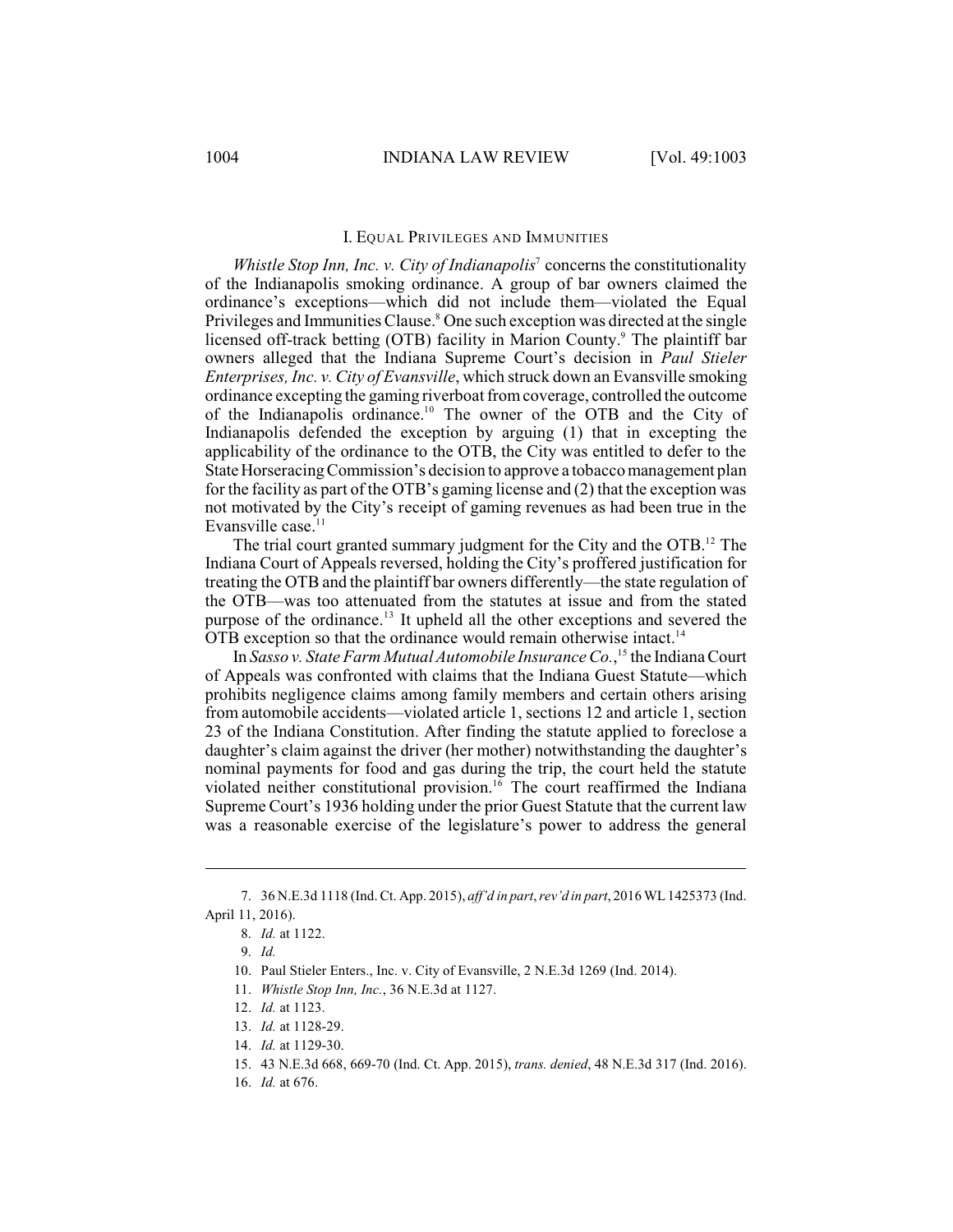welfare and rejected the article 1, section 12 claim.<sup>17</sup>

The court further upheld the statute as against the article 1, section 23 challenge, finding the law's

disparate treatment . . . for close family members of the motor vehicle operator is reasonably related to the inherent differences between the distinguished classes [because] it is reasonable for our legislature to suppose that close family members of a motor vehicle operator are more likely to engage in collusive lawsuits than persons more attenuated in their relationships to the motor vehicle operator.<sup>18</sup>

In *Young v. Indiana Department of Correction*, a pro se prisoner challenged a policy of the Indiana Department of Corrections ("DOC") that permits goodtime credit petitions only with respect to a sentence the prisoner is then serving, not with respect to sentences completed or discharged.<sup>19</sup> The Indiana Court of Appeals held DOC's policy did not violate the Equal Privilege and Immunities Clause because there was no disparate treatment actually accorded by the policy.<sup>20</sup> Therefore, the court rejected the plaintiff's premise that consecutive sentences for multiple convictionsshould be viewed as one sentence for purposes of good-time credit application.<sup>21</sup>

In *Schaadt v. State<sup>22</sup>* and *Whittaker v. State*,<sup>23</sup> two panels of the Indiana Court of Appeals held the General Assembly's decision to not apply certain statutory sentencing reforms retroactively did not violate the Equal Privileges and Immunities Clause.

#### II. RIGHT TO COMPENSATION

In *Snyder v. Town of Yorktown*, a property owner brought an inverse condemnation claim against the town and local drainage board for failure to provide just compensation under the Indiana takings clause after she claimed those governmental entities had improperly entered her property and installed a drainage pipe.<sup>24</sup> The trial court dismissed the claim under Trial Rule  $12(B)(6)$ because the property owner had failed to name a lienholder, her mortgagee bank, in violation of the inverse condemnation statute.<sup>25</sup> The court of appeals reversed, holding that although the statute did require naming all lienholders, such a failure

<sup>17.</sup> Gallegher v. Davis, 183 A. 620 (Del. 1936).

<sup>18.</sup> *Sasso*, 43 N.E.3d at 675.

<sup>19.</sup> Young v. Ind. Dep't of Corr., 22 N.E.3d 716 (Ind. Ct. App. 2014), *trans. denied*, 29 N.E.3d 124 (Ind. 2015).

<sup>20.</sup> *Id.* at 719.

<sup>21.</sup> *Id.*

<sup>22.</sup> 30 N.E.3d 1 (Ind. Ct. App.), *trans. denied*, 32 N.E.3d 239 (Ind. 2015).

<sup>23.</sup> 33 N.E.3d 1063 (Ind. Ct. App. 2015).

<sup>24.</sup> Snyder v. Town of Yorktown, 20 N.E.3d 545 (Ind. Ct. App. 2014), *trans. denied*, 28 N.E.3d 246 (Ind. 2015).

<sup>25.</sup> *Id.* at 550.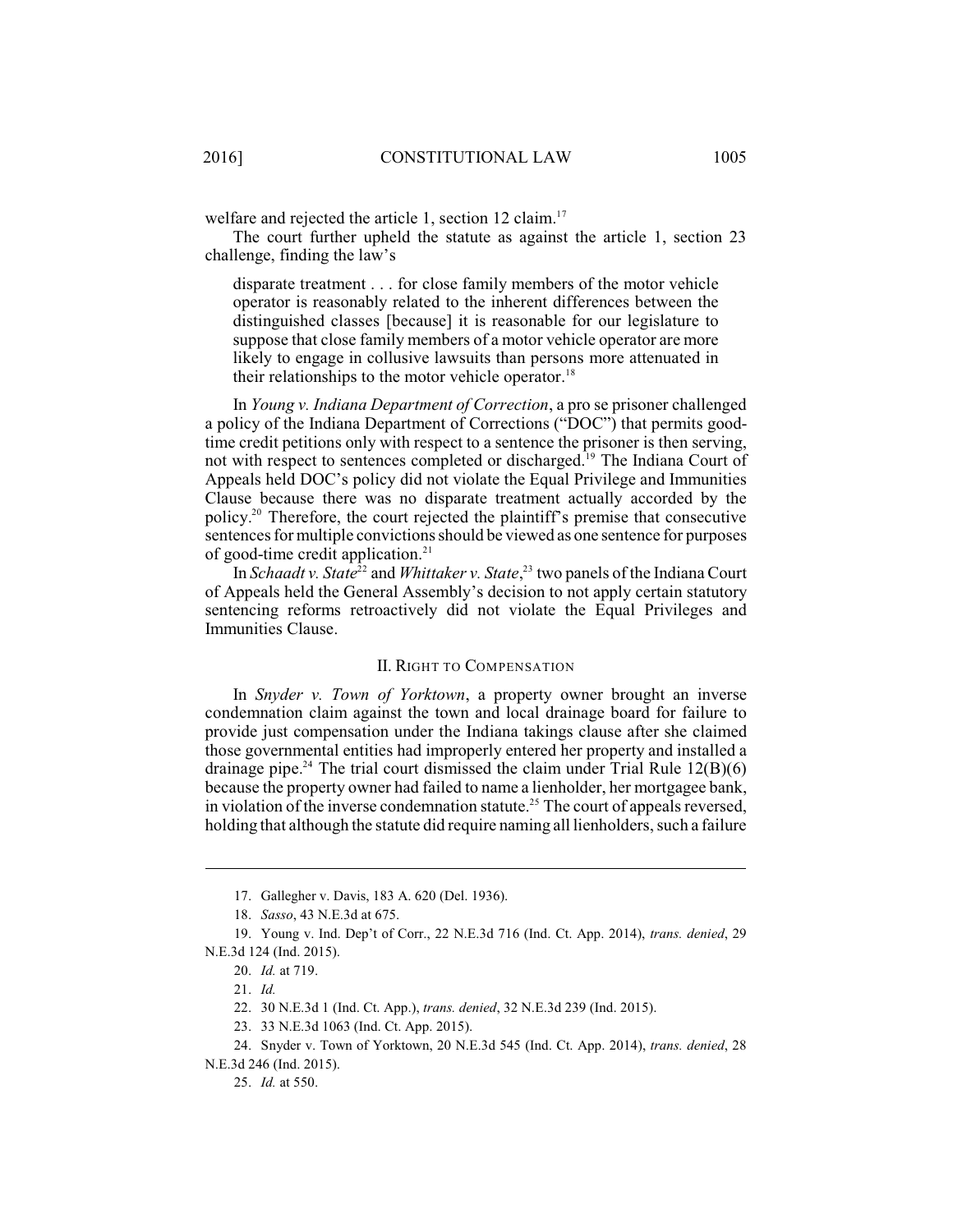was "not jurisdictional" and did not warrant dismissal of the property owner's claim.<sup>26</sup> The court did not expressly state whether the property owner's assertion of a claim to vindicate a constitutional right played a role in excusing the property owner's pleading defect, but rather referred to the procedural mechanisms that were available to join the lienholder.<sup>27</sup>

*Zoeller v. Sweeney* involved a constitutional challenge to the Indiana "right to-work" law.<sup>28</sup> A union and several of its members sued the Indiana Attorney General and the Commissioner of the Indiana Department of Labor, asserting the law—which prohibits employers from requiring union membership or the payment of monies as a condition of employment—violated article 1, section 21 of the Indiana Constitution by taking a person's "particular services" without compensation.<sup>29</sup> The essence of the claim was that unions are required to provide certain services to bargaining unit employees regardless of whether they are union members, but the right-to-work law forbade unions from requiring compensation from those employees.<sup>30</sup> The trial court agreed and held the statute unconstitutional.<sup>31</sup> The Indiana Supreme Court disagreed and reversed the trial court's judgment. 32

The supreme court's decision focused on two principle points.<sup>33</sup> First, the court held the right-to-work law's enforcement mechanisms did not "demand" services from unions within the meaning of that test announced in *Bayh v. Sonnenburg*.<sup>34</sup> Rather, on the face of the statute there was no state demand for services—the law merely prohibits employers fromrequiring union membership or the payment of monies as a condition of employment.<sup>35</sup> Second, the court rejected the union's argument that unions effectively had an obligation under federal labor law to represent all bargaining unit employees.<sup>36</sup> The court held a union's "federal obligation to represent all employees in a bargaining unit is optional; it occurs only when the union elects to be the exclusive bargaining agent, for which it is justly compensated by the right to bargain exclusively with the employer."<sup>37</sup>

## III. SEPARATION OF POWERS

In *Indiana Department of Natural Resources v. Whitetail Bluff, LLC*, the

37. *Id.* 

<sup>26.</sup> *Id.* at 555.

<sup>27.</sup> *Id.*

<sup>28.</sup> Zoeller v. Sweeney, 19 N.E.3d 749 (Ind. 2014).

<sup>29.</sup> *Id.* at 750-51.

<sup>30.</sup> *Id.* at 750-52.

<sup>31.</sup> *Id.* at 751.

<sup>32.</sup> *Id.* at 753-54.

<sup>33.</sup> *Id.* at 752-53.

<sup>34.</sup> *Id.*; *see also* Bayh v. Sonnenburg, 573 N.E.2d 398 (Ind. 1991).

<sup>35.</sup> *Zoeller*, 19 N.E.3d at 753.

<sup>36.</sup> *Id.*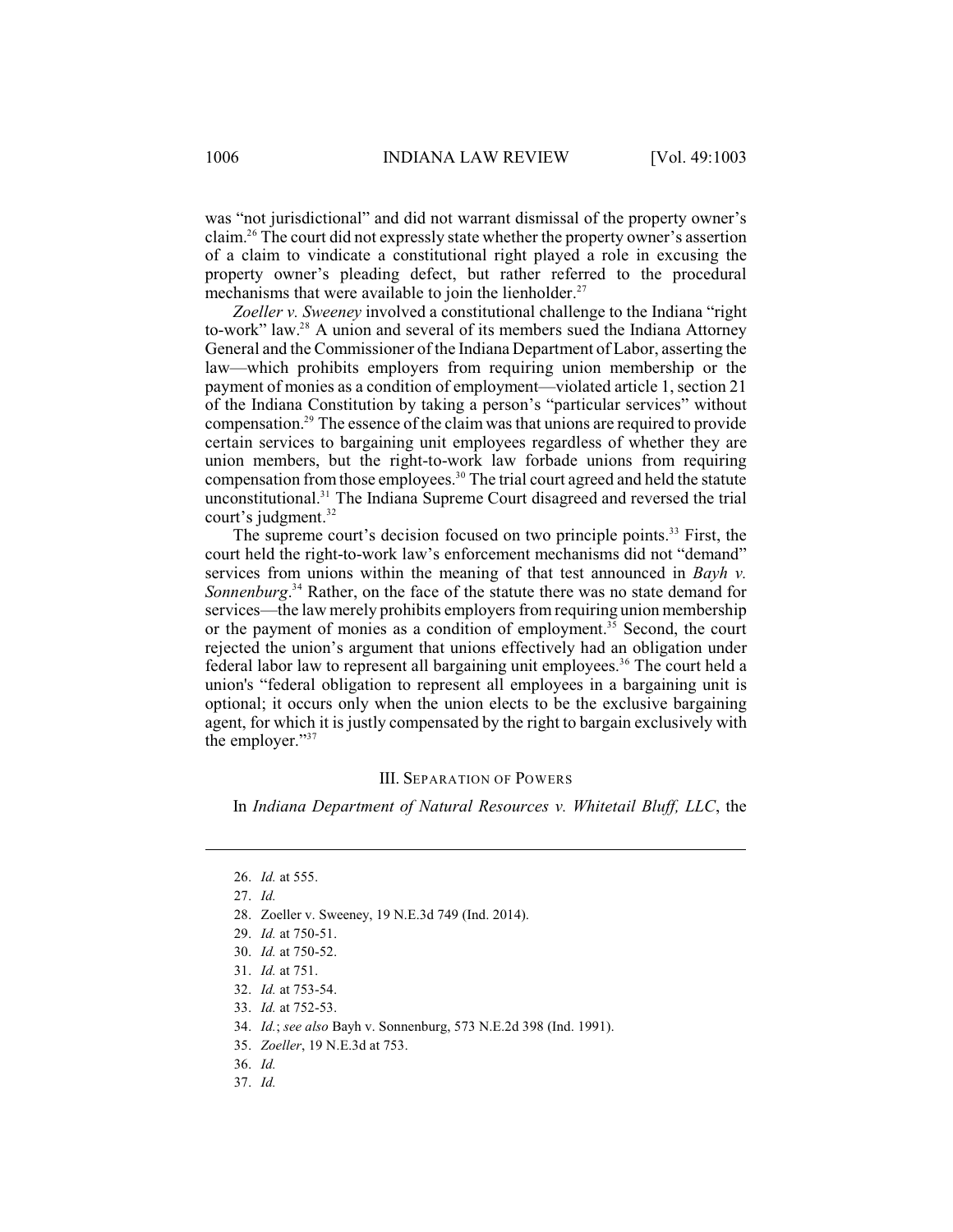court of appeals sustained the practice of high-fence hunting of privately owned whitetail deer by finding that relevant statutes did not give the Department of Natural Resources ("DNR") authority to protect and manage wild animals legally owned or held in captivity under a license or permit.<sup>38</sup> In construing the applicable statutes to find a lack of regulatory authority conferred upon the DNR, the court avoided substantial inquiry into a constitutional question raised by the plaintiff game farm that the DNR had violated separation of powers principles in promulgating rules forbidding high-fence hunting.<sup>39</sup> Chief Judge Vaidik dissented and would have found the statutes in question permitted such regulation. 40

*Orange v. Morris* concerned the procedures used to accomplish judicial mandates.<sup>41</sup> The East Chicago City Court judge sued the East Chicago City Council alleging certain cuts to her budget would leave her without a way to meet all of the court's funding responsibilities.<sup> $42$ </sup> The judge styled her complaint as one for mandate.<sup>43</sup> The trial was held in the Lake Circuit Court after which the court entered a mandate order effectively forbidding the Council's budget cuts.<sup>44</sup> The Council appealed and sought immediate review from the Indiana Supreme Court in part on the basis that the Council was arguing the supreme court should have been involved in the case from the beginning under Trial Rule 60.5's procedures for judicial mandate.<sup>45</sup>

The supreme court denied immediate transfer and the court of appeals heard the case.<sup> $46$ </sup> The parties presented, in part, dueling arguments regarding separation of powers concerning (a) how much or how little a fiscal body should interact with a court before imposing budget cuts and (b) what deference the reviewing courts in judicial mandate cases owe fiscal bodies.<sup>47</sup> The court of appeals held  $(1)$ the evidence was sufficient to support finding that funds requested by the city court judge were reasonably necessary for court operation and (2) a city court judge (as opposed to state superior courts and the Marion County Small Claims courts, which are all established solely by statute) was not required to adhere to procedural requirements of trial rules governing proceedings for mandate of funds.<sup>48</sup>

<sup>38.</sup> Ind. Dep't of Nat. Res. v. Whitetail Bluff, LLC, 25 N.E.3d 218 (Ind. Ct. App.), *trans. denied*, 31 N.E.3d 977 (Ind. 2015).

<sup>39.</sup> *Id.* at 226.

<sup>40.</sup> *Id.* at 230-31 (Vaidik, C.J., dissenting).

<sup>41.</sup> Orange v. Morris, 23 N.E.3d 787 (Ind. Ct. App. 2014).

<sup>42.</sup> *Id.* at 789-90.

<sup>43.</sup> *Id.* at 789.

<sup>44.</sup> *Id.*

<sup>45.</sup> *Id.*

<sup>46.</sup> *Id.*

<sup>47.</sup> *Id.*

<sup>48.</sup> *Id.* at 797-98.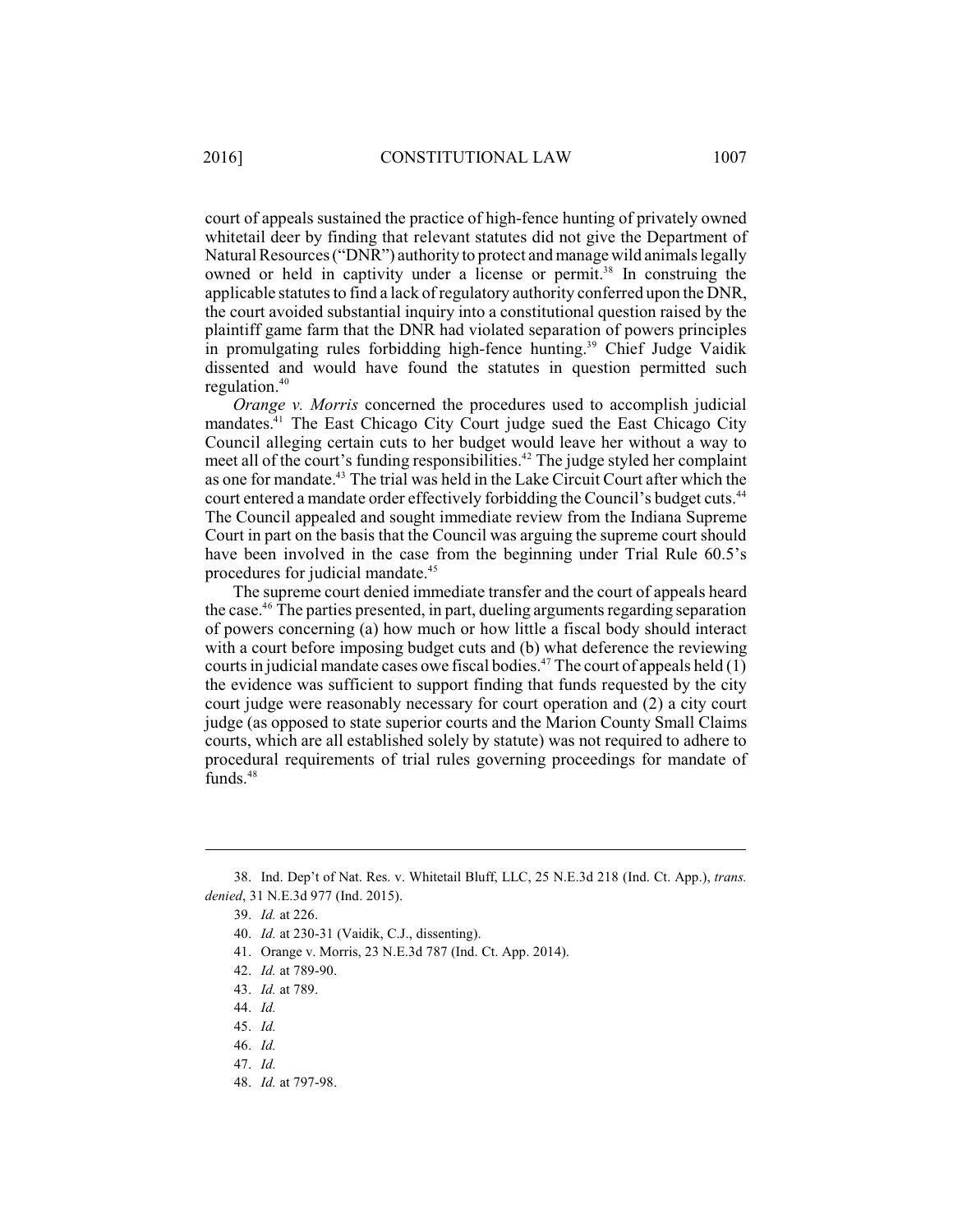#### IV. EDUCATION

In *Hoagland v.Franklin TownshipCommunity SchoolCorp.*, parents brought a class action against Franklin Township Community School Corporation alleging its decision to discontinue transportation for a majority of students attending its public schools following a budget deficit was prohibited by the Education Clause of the Indiana Constitution.<sup>49</sup> The trial court entered summary judgment for the school corporation and the court of appeals affirmed in part and reversed in part.<sup>50</sup> The supreme court granted transfer and affirmed the judgment of the trial court.<sup>51</sup> Justice David's opinion for the court traced the history of the Education Clause, article 8, section 1, and the supreme court's limited precedent interpreting it. $52$ 

Justice David acknowledged the purpose of the Education Clause is to foster and encourage education and the Indiana General Assembly is duty-bound to provide for a general and uniform system of common schools.<sup>53</sup> Justice David also noted the Indiana General Assembly is afforded considerable discretion in determining the facets of a common school system.<sup>54</sup> Reviewing the statutes that made school transportation voluntary, the court held the legislature's decision to permit, but not require, transportation did not violate the Education Clause.<sup>55</sup> In so doing, the court approved, for constitutional purposes, the rationale of its earlier decision in *State ex. rel. Beard v. Jackson*,<sup>56</sup> which held the Indiana General Assembly had not required school transportation as a statutory matter.<sup>57</sup>

#### V. SPEECH

In *Jordan v. State*,<sup>58</sup> the court of appeals reversed a conviction for misdemeanor disorderly conduct because it violated the free speech clause of the Indiana Constitution.<sup>59</sup> Article 1, section 9 states: "No law shall be passed, restraining the free interchange of thought and opinion, or restricting the right to speak, write, or print, freely, on any subject whatever: but for the abuse of that right, every person shall be responsible."<sup>60</sup> Jordan's conviction after a bench trial stemmed froma verbal altercation after police pulled her over and decided to tow the vehicle for registration issues.<sup>61</sup> Using the two-step inquiry from *Barnes v*.

<sup>49.</sup> Hoagland v. Franklin Twp. Cmty. Sch. Corp., 27 N.E.3d 737 (Ind. 2015).

<sup>50.</sup> *Id.* at 740.

<sup>51.</sup> *Id.* at 749.

<sup>52.</sup> *Id.* at 746-47.

<sup>53.</sup> *Id.* at 738.

<sup>54.</sup> *Id.* at 744.

<sup>55.</sup> *Id.* at 749.

<sup>56.</sup> 81 N.E. 62 (Ind. 1907).

<sup>57.</sup> *Id.* at 64.

<sup>58.</sup> 37 N.E.3d 525 (Ind. Ct. App. 2015).

<sup>59.</sup> *Id.* at 553.

<sup>60.</sup> IND. CONST. art. 1, § 9.

<sup>61.</sup> *Jordan*, 37 N.E.3d at 528-30.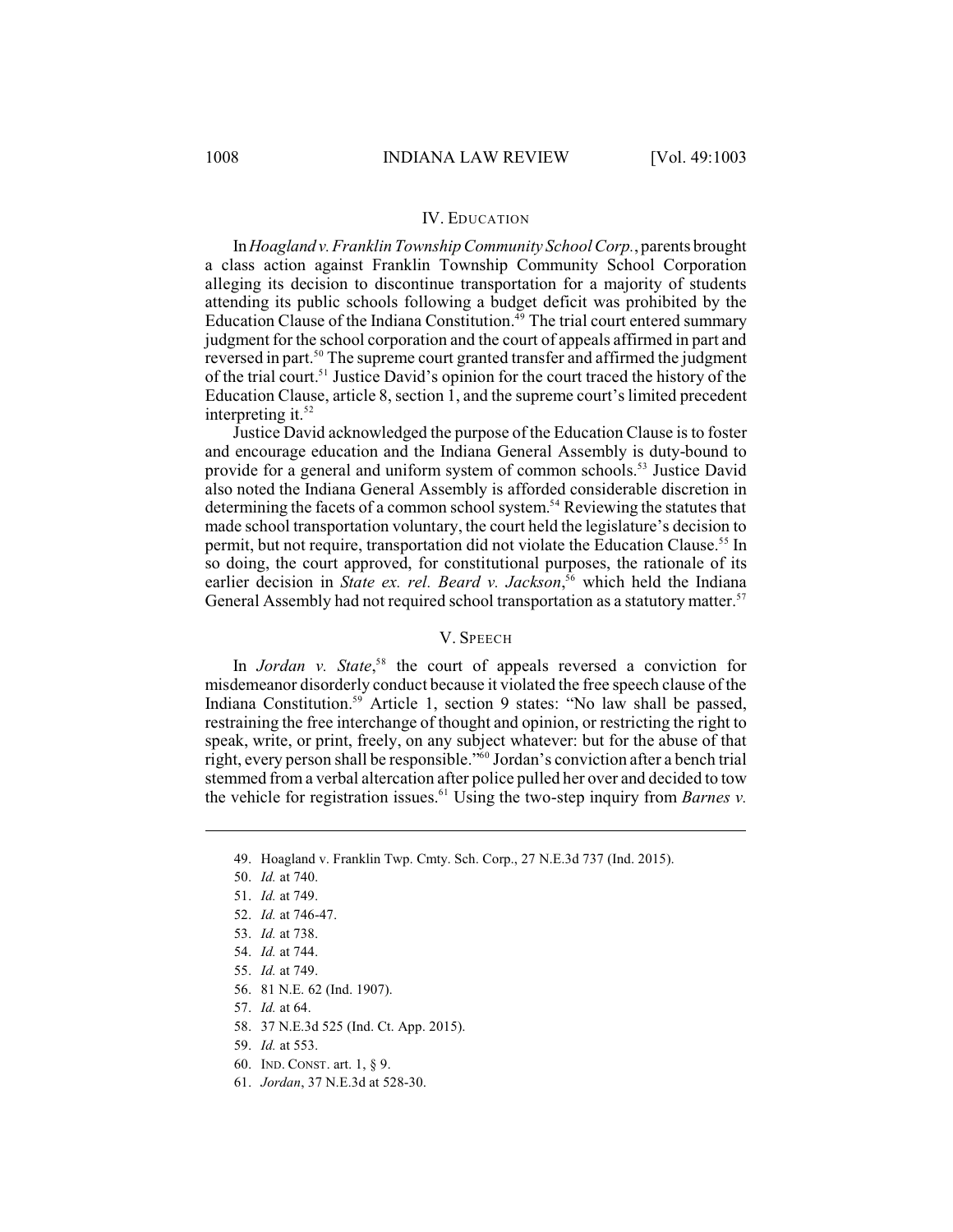*State*,<sup>62</sup> the court found the officers restricted Jordan's expressive activity and her expressive activity did not amount to a public nuisance. $63$ 

The court rejected the State's argument that statements questioning why the officers asked Jordan whether she had a weapon, that the officers needed religion, and that they could not "'handle a Black woman'" were not political speech. $64$  Jordan's statement that she did not need to leave the scene, despite the officer's command for her to leave, focused criticism on police conduct.<sup>65</sup> The court also found Jordan's statements did not cause anyone harm above the level of a "fleeting annoyance."<sup>66</sup> Thus, the State could not punish Jordan for her speech. 67

#### VI. SEARCH AND SEIZURE

In *Carpenter v. State*,<sup>68</sup> the Indiana Supreme Court held police officers' warrantless entry of a home, in response to a report of backyard dogfighting, violated the Indiana Constitution prohibition against unreasonable searches.<sup>69</sup> Article 1, section 11 provides the "right of the people to be secure in their persons, houses, papers, and effects, against unreasonable search or seizure, shall not be violated."<sup>70</sup> This language aligns with the Fourth Amendment to the U.S. Constitution.<sup>71</sup> Yet Indiana courts have long separately analyzed searches based on whether the police conduct was reasonable under the totality of the circumstances.<sup>72</sup> Fourth Amendment analysis turns on whether the search's subject has a "reasonable expectation of privacy."<sup> $\frac{3}{12}$ </sup> The State, under the Indiana Constitution, bears the burden of showing the intrusion's reasonableness.<sup>74</sup> The court looks at "1) the degree of concern, suspicion, or knowledge that a violation has occurred, 2) the degree of intrusion the method of the search and seizure imposes on the citizen's ordinary activities, and 3) the extent of law enforcement needs."75

First, the State did not suggest entry was founded upon a "concern, suspicion, or knowledge that a violation [had] occurred."<sup>76</sup> Instead, police entered the home

- 68. 18 N.E.3d 998 (Ind. 2014).
- 69. *Id.* at 1000, 1003.
- 70. IND. CONST. art 1, § 11.
- 71. U.S. CONST. amend. IV.
- 72. *Carpenter*, 18 N.E.3d at 1001-02.
- 73. *Id.*

75. *Id.*

76. *Id.*

<sup>62.</sup> 946 N.E.2d 572 (Ind.), *aff'd on reh'g*, 953 N.E.2d 473 (Ind. 2011).

<sup>63.</sup> *Jordan*, 37 N.E.3d at 531-33.

<sup>64.</sup> *Id.* at 532.

<sup>65.</sup> *Id.* at 532-33.

<sup>66.</sup> *Id.* at 533.

<sup>67.</sup> *Id.*

<sup>74.</sup> *Id.* at 1002 (quoting Litchfield v. State, 824 N.E.2d 356, 361 (Ind. 2005)).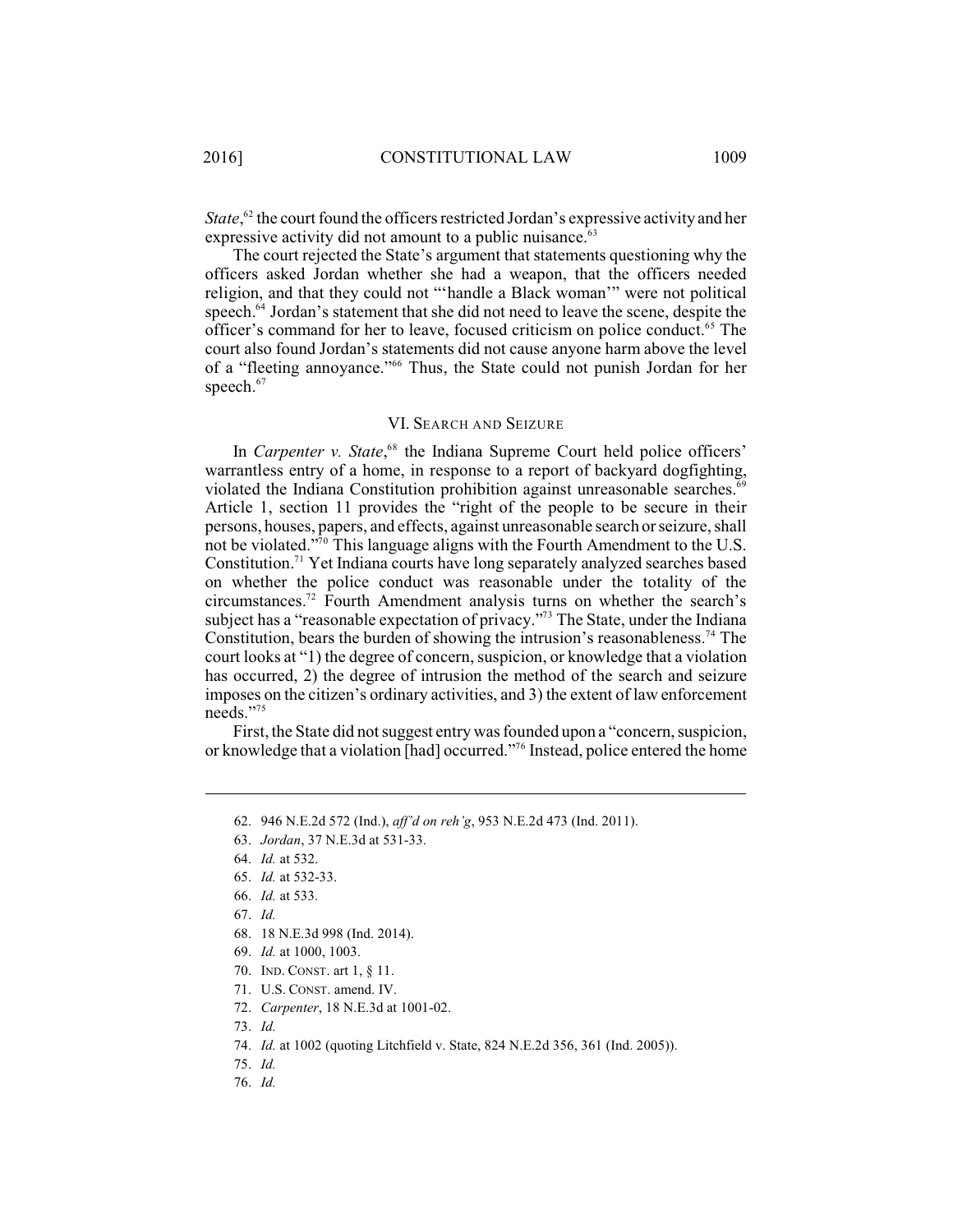to ensure the safety of anyone who may have been in need of help.<sup>77</sup> This weighed against the search's legality.<sup>78</sup> Second, the intrusion was into the home, which receives the highest protection and is presumptively unreasonable absent a warrant.<sup>79</sup> Lastly, the officers did not need to enter the home.<sup>80</sup> Threats to the public were slim and the dog was confined behind a locked gate.<sup>81</sup> The appearance of a dog acting aggressively and bloodied did not confer a reasonable belief that an individual was in danger. $82$  The court cautioned that an animal's condition or behavior could give rise to reasonable grounds to enter a residence under different circumstances.<sup>83</sup>

In  $C.P. v. State<sup>84</sup>$ , the court of appeals disagreed with an earlier decision of the same court and refused to apply the exclusionary rule where the defendant committed a new and distinct crime after an illegal seizure.<sup>85</sup> The court readily determined the police officer violated the defendant's rights under article 1, section 11 and the Fourth Amendment. The officer lacked any suspicion or concern that a crime had been committed.<sup>86</sup> The defendant was merely wearing baggy pants and swearing, which violated the policy of the church that hired the officer for security-related purposes.<sup>87</sup> Despite the non-existent police needs, the officer placed his hand on the defendant's shoulder.<sup>88</sup> This minimal restraint to guide the defendant off the church's property was an illegal seizure.<sup>89</sup>

Yet the defendant then committed a "new and distinct crime" when he battered the officer.<sup>90</sup> Under the Fourth Amendment, excluding the evidence of this crime served no purposes—it would not deter future police misconduct.<sup>91</sup> The court found the same applied under article 1, section 11—the defendant committed a "new crime" and thus the court properly admitted evidence of the battery even though police obtained the evidence after an illegal seizure.<sup>92</sup> The court expressly disagreed with *Trotter v. State*,<sup>93</sup> which rejected this "attenuation" doctrine as inapplicable under article 1, section  $11.^{94}$ 

- 84. 39 N.E.3d 1174 (Ind. Ct. App.), *trans. denied*, 39 N.E.3d 381 (Ind. 2015).
- 85. *Id.* at 1183-84.
- 86. *Id.* at 1179.
- 87. *Id.*
- 88. *Id.*
- 89. *Id.*
- 90. *Id.* at 1182.
- 91. *Id.*
- 92. *Id.* at 1182-84.
- 93. 933 N.E.2d 572 (Ind. Ct. App. 2010).
- 94. *C.P.*, 39 N.E.3d at 1183.

<sup>77.</sup> *Id.*

<sup>78.</sup> *Id.*

<sup>79.</sup> *Id.*

<sup>80.</sup> *Id.* at 1003.

<sup>81.</sup> *Id.*

<sup>82.</sup> *Id.*

<sup>83.</sup> *Id.*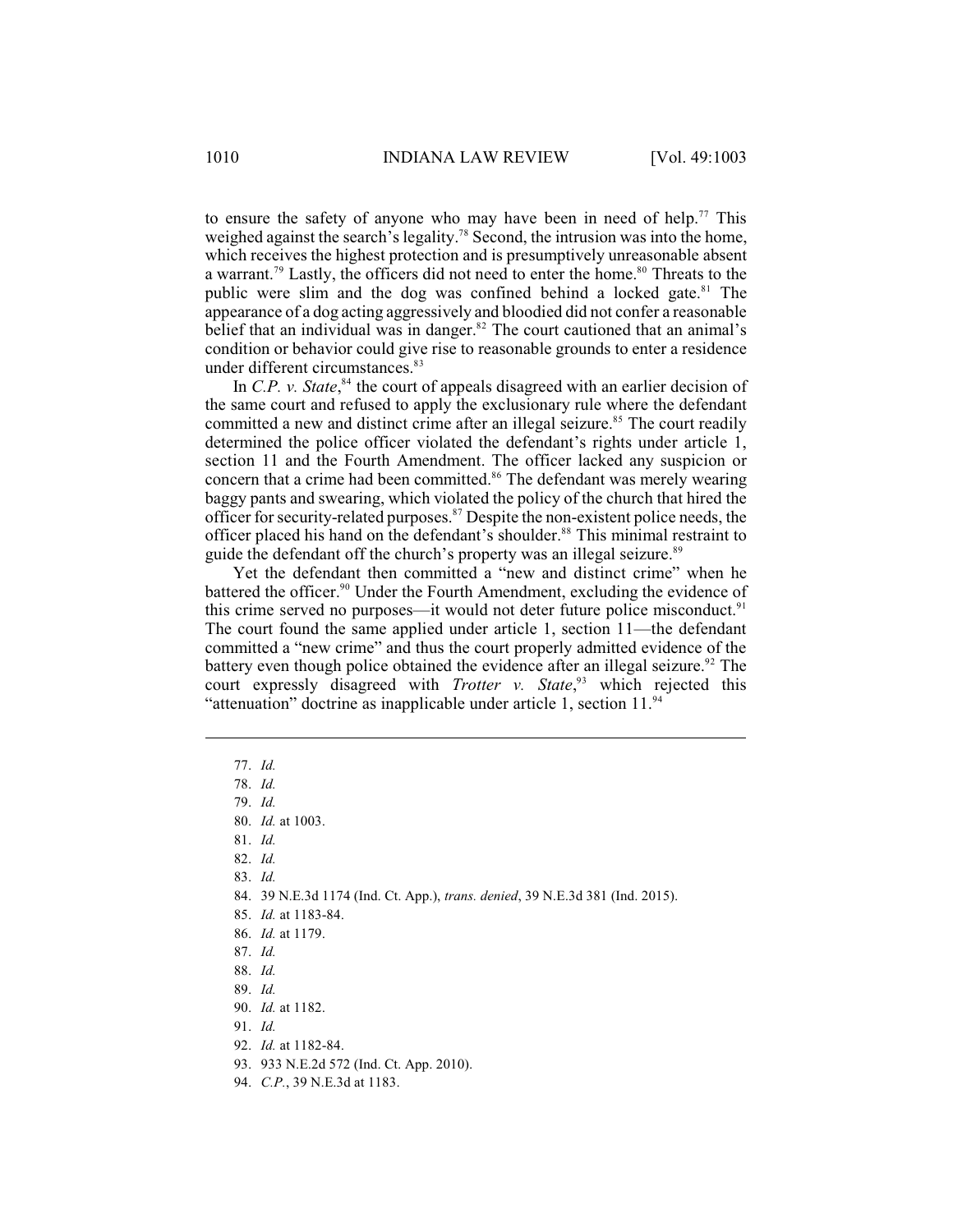In a series of cases, the court of appeals found certain police conduct violated article 1, section 11,<sup>95</sup> but reversed a trial court's order suppressing evidence in *State v. Terrell*,<sup>96</sup> finding a search was "not unreasonable" when the defendant consented to the search, the police officer suspected the presence of a firearm, and the defendant was on probation.<sup>97</sup> Similarly, in *Bradley v. State*,<sup>98</sup> the court of appeals found the police officers' belief that someone had apparent authority to consent to an entry of the home made an entry to the home reasonable under article 1, section  $11.^{99}$  A subsequent protective sweep of the kitchen, given the officers' high safety concerns, was also deemed reasonable.<sup>100</sup>

## VII. RIGHTS OF THE ACCUSED AND VICTIMS

The court of appeals held in a 2-1 decision in *Dunn v. State*<sup>101</sup> that the trial court was precluded from revoking a court-accepted plea agreement.<sup>102</sup> The defendant had no right to the plea agreement, but once the trial court accepted the agreement, the court lacked power to revoke or withdraw it.<sup>103</sup> The only exceptions, according to the majority, are when the defendant claims innocence before sentencing or when the defendant breaches the agreement.<sup>104</sup>

Judge Barnes dissented on the basis that article 1, section 13(b), a provision added in 1996, provides crime victims the constitutional right "to be informed of and present during public hearings and to confer with the prosecution, to the extent that exercising these rights does not infringe upon the constitutional rights of the accused."<sup>105</sup> The prosecutor's failure to consult with the victim before the plea agreement violated the victim's constitutional rights.<sup>106</sup> Although the victim did not control the prosecution of the plea bargaining process, the prosecutor could resubmit the plea agreement after consulting with the victim and give the

- 96. 40 N.E.3d 501 (Ind. Ct. App. 2015).
- 97. *Id.* at 506-07.
- 98. 44 N.E.3d 7 (Ind. Ct. App. 2015).
- 99. *Id.* at 20.
- 100. *Id.* at 21.
- 101. 33 N.E.3d 1074 (Ind. Ct. App. 2015).
- 102. *Id.* at 1076.
- 103. *Id.*
- 104. *Id.*
- 105. *Id.* (Barnes, J., dissenting).
- 106. *Id.* at 1077.

<sup>95.</sup> *See* Garcia v. State, 25 N.E.3d 786 (Ind. Ct. App. 2015) (holding a search of a small metallic cylinder in the pants pocket of an individual arrested for misdemeanor driving without a license was illegal because the officer had no safety concerns to justify opening the container and no reasonable suspicion that the container held illegal substances), *vacated*, 47 N.E.3d 1196 (Ind. 2016); Mundy v. State, 21 N.E.3d 114 (Ind. Ct. App. 2014) (finding police entry past a driveway blocked by a padlocked cable, monitored by a security camera, and marked with a security sign and no trespassing sign was illegal); N.S. v. State, 25 N.E.3d 198 (Ind. Ct. App. 2015) (holding evidence discovered because of an illegal search was inadmissible as "fruit of the poisonous tree").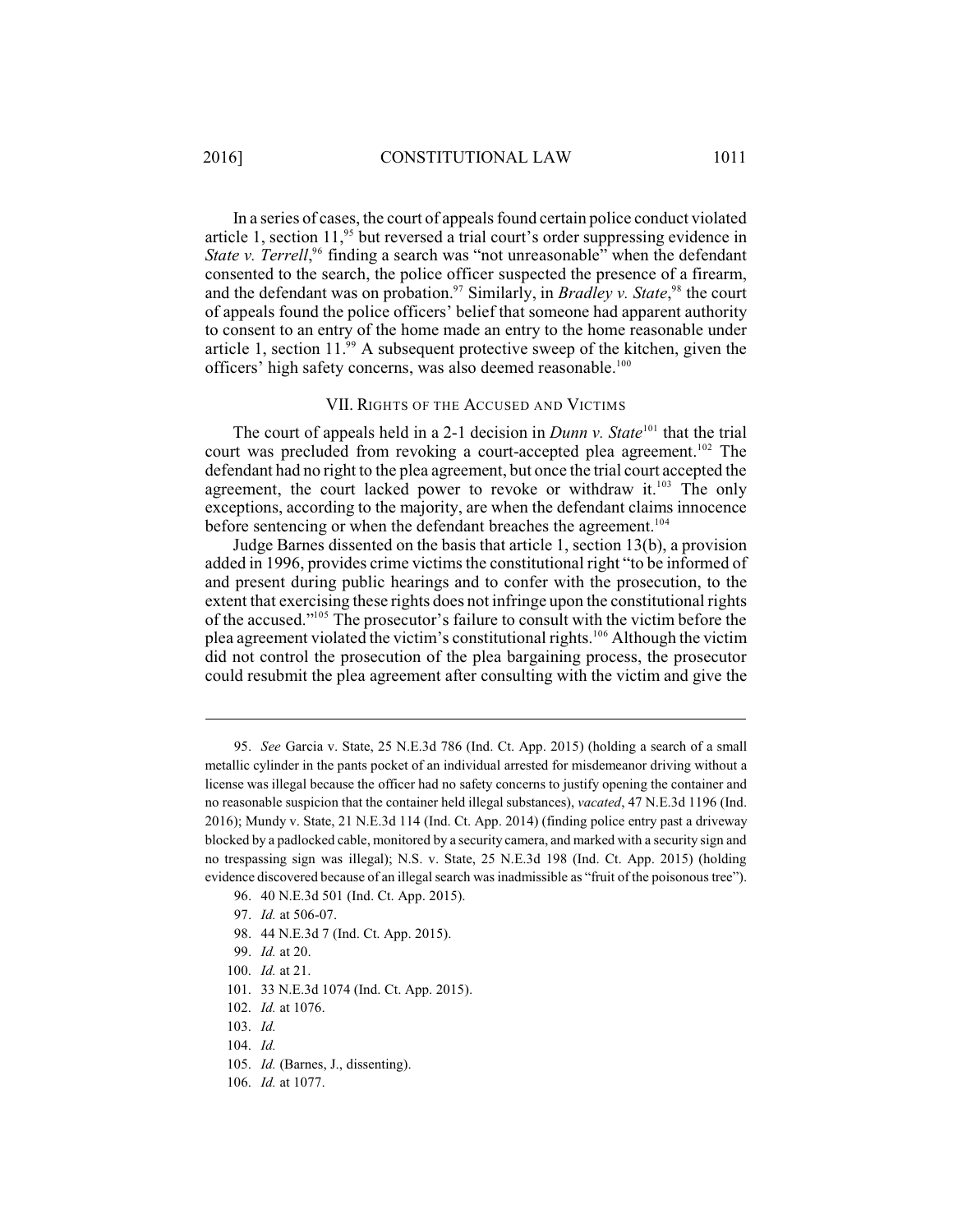victim the chance to be present at the change of plea hearing. $107$ 

In *Esmond v. State*,  $\frac{108}{108}$  the court held a defendant who raises the insanity defense does not have the right to counsel during examination by the State's expert provided the expert only testifies to the defendant's mental health and not guilt.<sup>109</sup> Article 1, section 13(a), which affords Hoosiers greater protection than the federal Sixth Amendment counterpart, provides that the accused "shall have the right  $\dots$  to be heard by himself and counsel."<sup>110</sup> However, because Esmond did not develop an argument that the court's analysis should be different, the court applied the federal "critical stage" test which looks at whether a particular proceeding confronts the defendant with the "intricacies of the law" or the prosecutor's advocacy.<sup>111</sup> Because the examination's scope and nature went only to mental capacity and not to guilt, and because Esmond's counsel was on notice, the examination did not violate the right to counsel.<sup>112</sup>

#### VIII. DOUBLE JEOPARDY

Indiana constitutional principles against double jeopardy were violated in *Bookwalter v. State* when the defendant was convicted for dealing in a narcotic drug and possession of a narcotic drug.<sup>113</sup> Article 1, section 14 provides that "[n]o person shall be put in jeopardy twice for the same offense."<sup>114</sup> Two offenses constitute the "same offense" if, with respect to either the (A) statutory elements of the crimes or (B) "actual evidence" used to convict the offense's elements establish the other offense's elements.<sup>115</sup>

Based on *Quick v. State*,<sup>116</sup> which held possession is an inherently included lesser offense of dealing, the court ordered the lesser included offense vacated.<sup>117</sup> The charging information failed to distinguish different quantities of drugs to support the possession and the dealing offenses. $118$ 

The Indiana Supreme Court affirmed in *Cleary v. State*<sup>119</sup> that a defendant is not subject to double jeopardy upon retrial after a hung jury. The defendant's

<sup>107.</sup> *Id.*

<sup>108.</sup> 20 N.E.3d 213 (Ind. Ct. App. 2014).

<sup>109.</sup> *Id.* at 218.

<sup>110.</sup> *Id.* at 215.

<sup>111.</sup> *Id.*

<sup>112.</sup> *Id.* at 218; *see also* Mathews v. State, 26 N.E.3d 130 (Ind. Ct. App. 2015) (finding waiver of the right to a face-to-face confrontation of a victim when the defendant failed to attend the victim's deposition).

<sup>113.</sup> Bookwalter v. State, 22 N.E.3d 735, 742 (Ind. Ct. App. 2014), *trans. denied*, 30 N.E.3d 1229 (Ind. 2015).

<sup>114.</sup> IND. CONST. art. 1, § 14.

<sup>115.</sup> Laramore & Pulliam, *supra* note 1, at 1237.

<sup>116.</sup> 660 N.E.2d 598 (Ind. Ct. App. 1996).

<sup>117.</sup> *Id.* at 601 (citations omitted).

<sup>118.</sup> *Id.*

<sup>119.</sup> 23 N.E.3d 664 (Ind. 2015).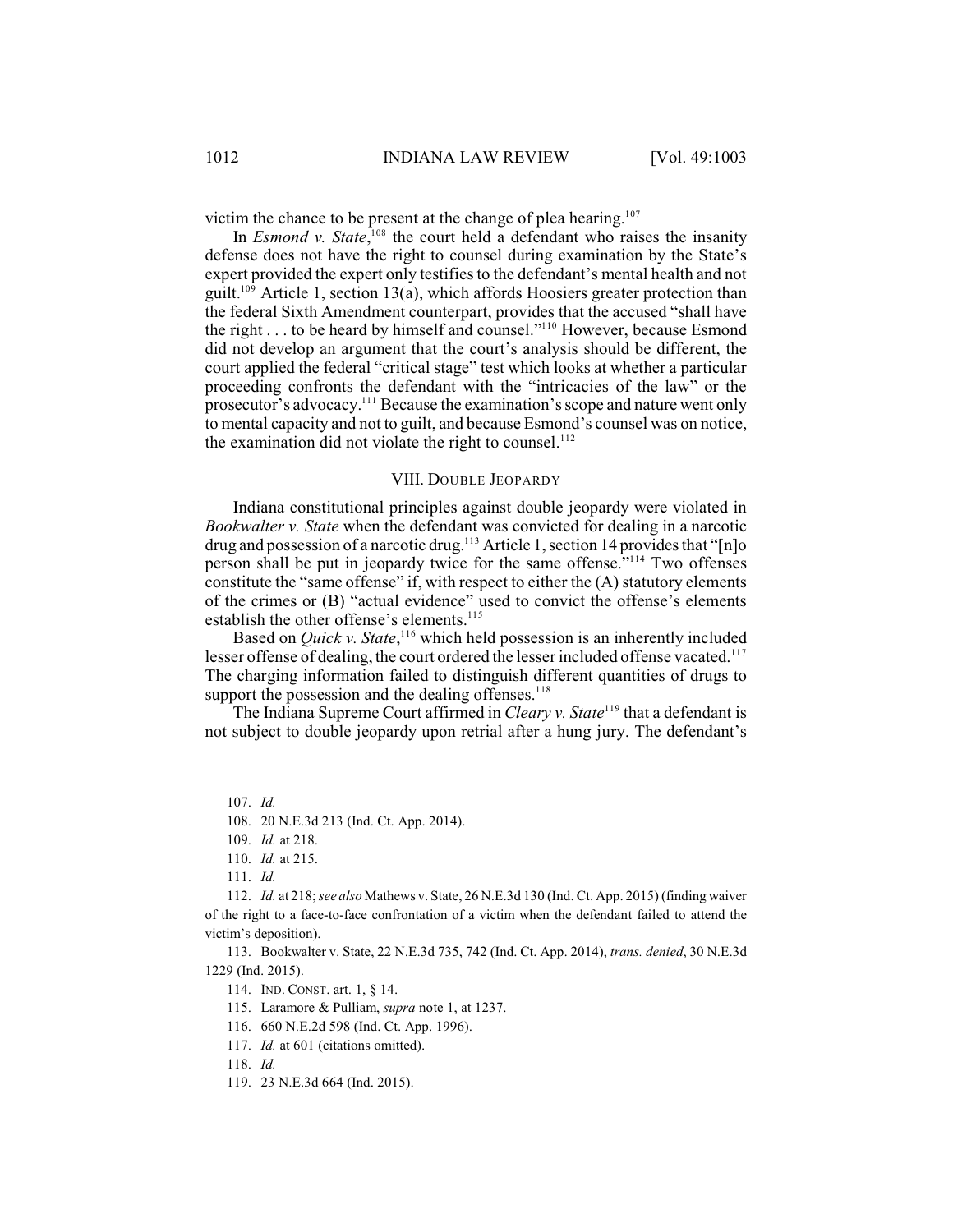retrial for causing death involved a single set of facts whereby the defendant, while drunk and during a sleet storm, crashed into a service vehicle and pinned the driver against a semi-truck.<sup>120</sup> The second trial was simply a continuation of the jeopardy the defendant faced at the first trial.<sup>121</sup> The court distinguished the case from *Garrett v. State*, <sup>122</sup> where double jeopardy barred the State from retrying a defendant who received a hung jury on one charge of rape and was acquitted on the other on the basis the State failed to distinguish between the two incidents of rape.

In *Hines v. State*,<sup>123</sup> the Indiana Supreme Court addressed whether there was a reasonable possibility the evidence used by the fact-finder to establish battery may have also been used to establish a confinement. Hines had lunged towards a correctional officer, striking her in the ribs and pinning her to the wall.<sup>124</sup> He then hit her head against a filing cabinet or the wall, held her in a headlock, and held his hand over her mouth and face.<sup>125</sup>

The court found this to be sufficient evidence to support both criminal confinement and battery; however, that did not end the case.<sup>126</sup> The prohibition against double jeopardy in Indiana requires the State to prosecute the case in a manner that assures multiple guilty verdicts do not rest on the same evidence.<sup>127</sup> Here, a reasonable possibility existed that the jury mixed the evidence because the State failed to allege and communicate specifically which different evidence supported each charge.<sup>128</sup> Without a specific allegation regarding what different evidence supported what charge, and with evidence of two batteries related to the headlock, a reasonable possibility existed the jury based the battery and the criminal confinement conviction "on one continuous assault."<sup>129</sup>

In three cases, the court of appeals reversed double jeopardy sua sponte as each case involvement the violation of a defendant's fundamental rights,  $130$  but

130. In *White v. State*, the court of appeals found two double jeopardy violations in the convictions of former Indiana Secretary of State Charles "Charlie" White. 25 N.E.3d 107, 130 (Ind. Ct. App. 2014), *trans. denied*, 34 N.E.3d 685 (Ind. 2015), *cert. denied*, 136 U.S. 595 (2015). First, the court found that White's conviction for class D felony submission of a fraudulent voter registration application and Class D felony perjury for making a false material statement under oath on his voter registration form rested on the same act. *Id.* at 130-31. The court also found that White's convictions for Class D felony voting and Class D felony casting a false ballot rested on the same act of voting outside the precinct in which he lived. *Id.* at 131.

In *Hatchett v. State*, the court held two convictions for invasion of privacy, based on the same

<sup>120.</sup> *Id.* at 666.

<sup>121.</sup> *Id.* at 674 (citation omitted).

<sup>122.</sup> 992 N.E.2d 710 (Ind. 2013).

<sup>123.</sup> 30 N.E.3d 1216 (Ind. 2015).

<sup>124.</sup> *Id.* at 1218.

<sup>125.</sup> *Id.*

<sup>126.</sup> *Id.* at 1220-21.

<sup>127.</sup> *Id.* at 1222 (citations omitted).

<sup>128.</sup> *Id.* at 1225.

<sup>129.</sup> *Id.* at 1224.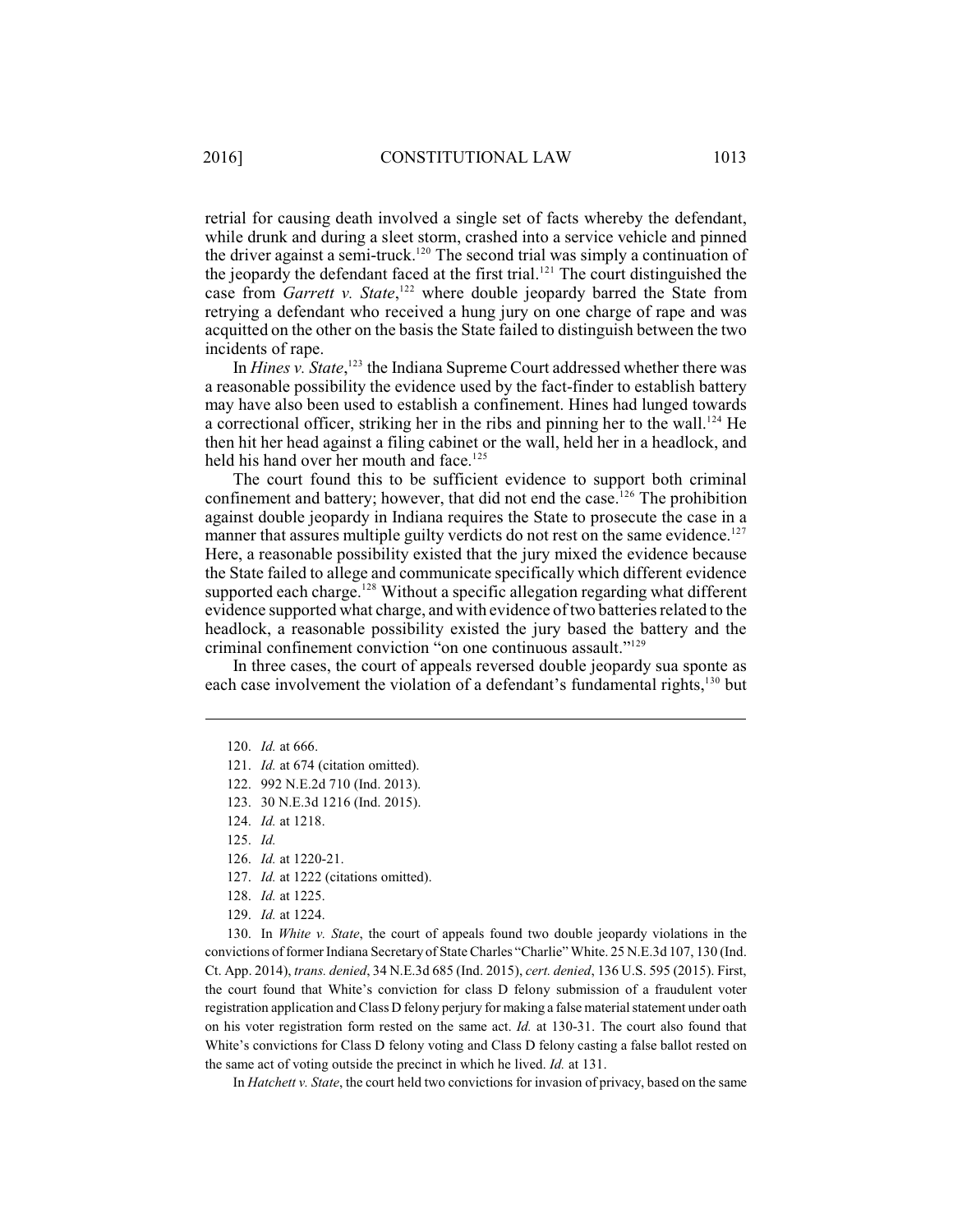rejected a claim in *Singh v. State*<sup>131</sup> that convictions for attempted human trafficking and criminal confinement were barred by double jeopardy under the actual-evidence test. 132

#### IX. PROPORTIONALITY CLAUSE

Contrary to the Eighth Amendment, article 1, section 16 expressly provides all "penalties shall be proportioned to the nature of the offense."<sup>133</sup> Even though Indiana courts have said this provision sweeps "somewhat more broadly than the Eighth Amendment," courts have applied its protections narrowly.<sup>134</sup>

In *Armstrong v. State*, the court found a criminal gang enhancement statute did not violate the proportionality clause.<sup>135</sup> The defendant, convicted of murder, attempted murder, and kidnapping, "basically tortured" the victims by tying zip ties around their necks and duct taping their heads.<sup>136</sup> For habitual offender enhancements, courts look at the present crime's nature and gravity and the prior felonies' nature.<sup>137</sup> Because the criminal gang enhancement did not rest on prior offenses, the court simply looked at whether the penalty was graduated and proportioned to the offense's nature.<sup>138</sup> The criminal gang enhancement statute is graduated because the enhancement must equal the longest sentence imposed for an underlying felony.<sup>139</sup> The enhancement was also proportioned to the offense's nature given the murder's circumstances. 140

telephone call, violated double jeopardy. 33 N.E.3d 1125, 1130 (Ind. Ct. App. 2015). The State used the same telephone call to prove violation of a no-contact order and a protective order. *Id.*

The court of appeals also held in *Phillips v. State* that convictions for reckless homicide and involuntarymanslaughter violated double jeopardy. 25 N.E.3d 1284, 1291-92 (Ind. Ct. App. 2015). Where the "gravamen of the offense is causing the death or injury of another person," such as murder, manslaughter, battery, and reckless homicide, the result is part of the crime's definition. *Id.* at 1291. The offenses' statutory elements aside, the State cannot convict someone of two separate homicides involving one death. *Id.*

<sup>131.</sup> 40 N.E.3d 981 (Ind. Ct. App. 2015), *trans. denied*, 43 N.E.3d 244 (Ind. 2016).

<sup>132.</sup> *Id.* at 987. The court found the State's evidence in support of human trafficking included keeping the victim in his apartment and soliciting sexual contact from the victim for money, dragging the victim by the hair, and beating the victim. *Id.* The evidence in support of criminal confinement was limited to driving the victim in a semi-truck over the course of four days. *Id.*

<sup>133.</sup> IND. CONST. art. 1, § 16.

<sup>134.</sup> Armstrong v. State, 22 N.E.3d 629, 638 (Ind. Ct. App. 2014), *trans. denied*, 24 N.E.3d 967 (Ind. 2015).

<sup>135.</sup> *Id.* at 639.

<sup>136.</sup> *Id.* at 635 (citation omitted).

<sup>137.</sup> *Id.* at 638.

<sup>138.</sup> *Id.* at 638-39.

<sup>139.</sup> *Id.* at 639.

<sup>140.</sup> *Id.*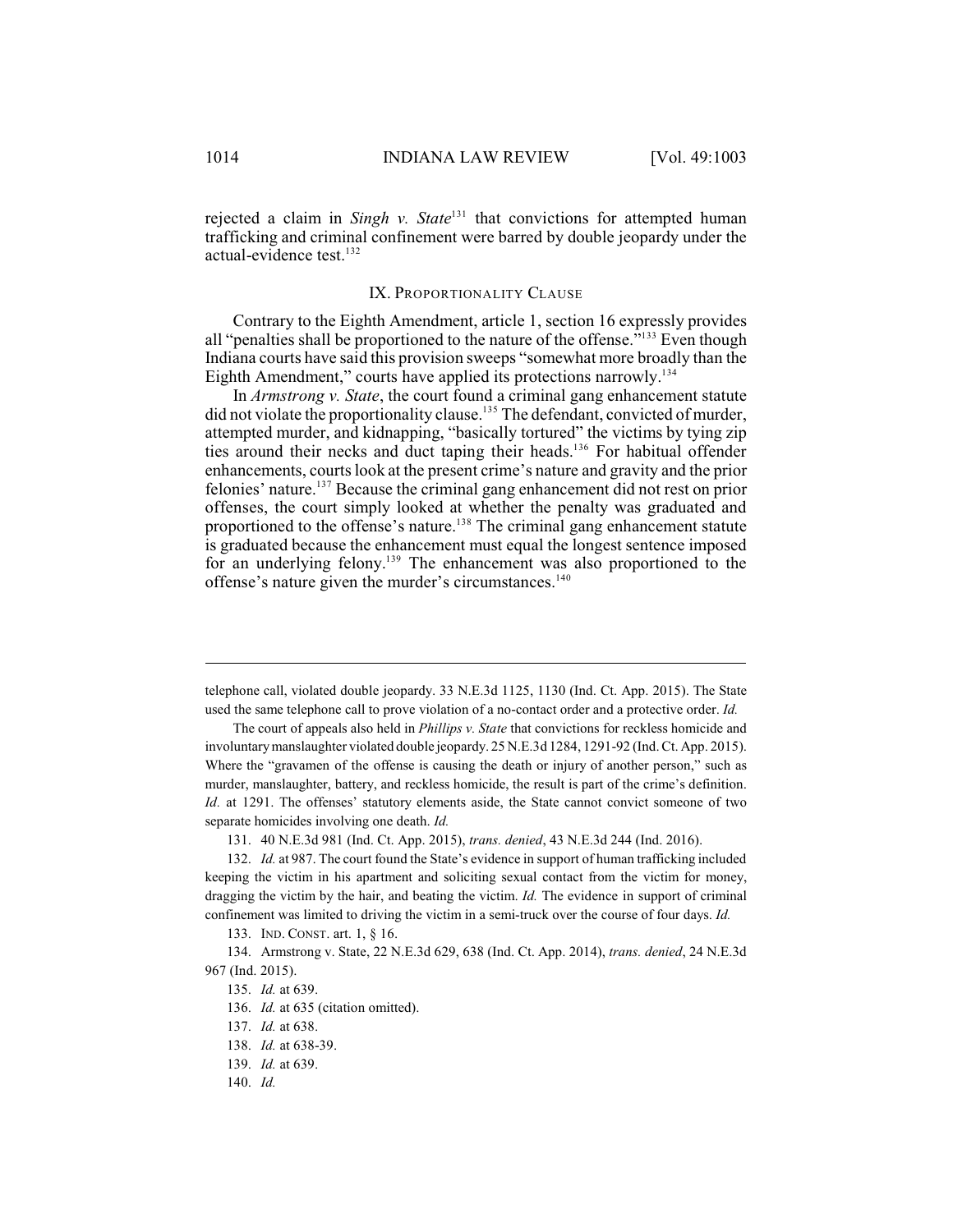## X. BAIL

In *Satterfield v. State*,<sup>141</sup> the court of appeals reversed a trial court's denial of bail because it refused to weigh evidentiary facts suggesting self-defense to a murder charge. Notably, the court found a defendant's untimely notice of appeal did not forfeit his right to appeal because of the "extraordinarily compelling reasons" for restoring the right to appeal. $^{142}$  Article 1, section 17 provides that "[o]ffenses, other than murder or treason, shall be bailable."<sup>143</sup> Yet, under  $Fryv$ . *State*,<sup>144</sup> another murder case, the State had the burden of showing bail was inappropriate. The State was required to show the defendant more likely than not committed the crime of murder or treason.<sup>145</sup>

The court in *Satterfield* went a step further and found a defendant may also present evidence to rebut a State's presumption the defendant committed murder.<sup>146</sup> The language of article 1, section 17 did not limit the evidence admissible in such proceedings, and Indiana's Civil War-era precedents (the last time such showings were required before *Fry*) allowed defendants full constitutional due process rights in bail hearings.  $\frac{147}{11}$  Thus, the trial court had to review Satterfield's evidence that the victim forcefully attempted to enter the car holding a shiny object before Satterfield fired a single shot at him with his gun.<sup>148</sup>

#### XI. DEBTS

In a certified question from the U.S. Bankruptcy Court for the Northern District of Indiana, the court in *In re Howell*<sup>149</sup> held article 1, section 22 did not override an Indiana law exempting life insurance policies from debtors' bankruptcy estate when the name beneficiary is a spouse, child, or other relative dependent on the debtor. Article 1, section 22 provides the

privilege of the debtor to enjoy the necessary comforts of life, shall be recognized by wholesome laws, exempting a reasonable amount of property from seizure or sale, for the payment of any debt or liability hereafter contracted: and there shall be no imprisonment for debt, except in case of fraud. 150

Indiana courts find this language "commands the legislature to enact exemptions," but also define them in reasonable, tangible ways that balance

<sup>141.</sup> 30 N.E.3d 1271 (Ind. Ct. App. 2015).

<sup>142.</sup> *Id.* at 1275.

<sup>143.</sup> IND. CONST. art. 1, § 17.

<sup>144.</sup> 990 N.E.2d 429 (Ind. 2013).

<sup>145.</sup> *Id.* at 448.

<sup>146.</sup> *Satterfield*, 30 N.E.3d at 1277.

<sup>147.</sup> *Id.*

<sup>148.</sup> *Id.*

<sup>149.</sup> 27 N.E.3d 723 (Ind. 2015).

<sup>150.</sup> IND. CONST. art. 1, § 22.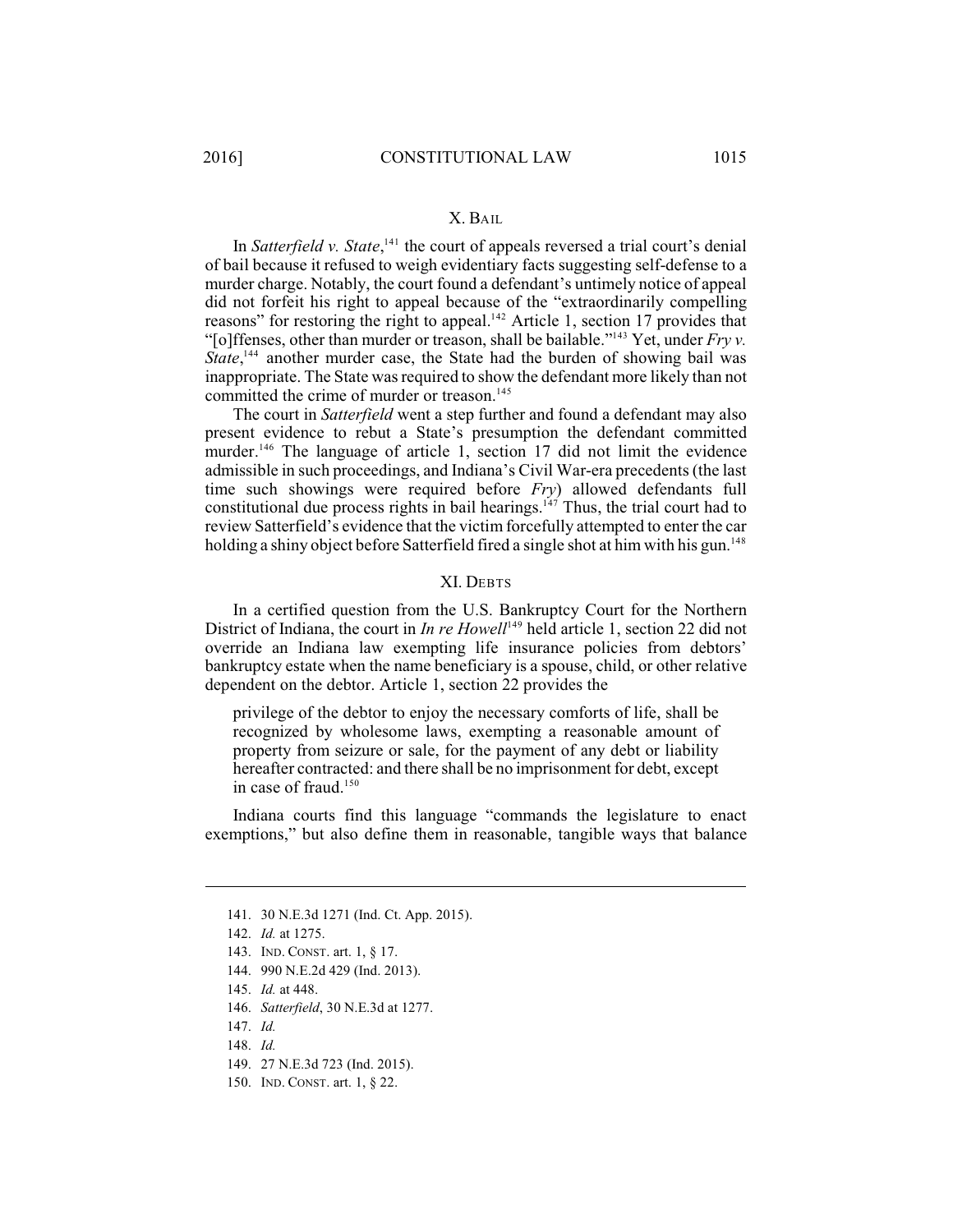lender and creditor interests.<sup>151</sup>

The court noted it had already deemed the life insurance policy exemption "constitutionally suspect," citing *Citizens National Bank of Evansville v. Foster*,<sup>152</sup> as it failed to contain an express upper limit.<sup>153</sup> Yet the court found it could not address the statute's validity with a bright line rule.<sup>154</sup> Instead, article 1, section 22 violations must be determined on a case-by-case basis.<sup>155</sup> Here, the cash value was significant but not inconsistent with the "necessary comforts of life."<sup>156</sup> Furthermore, the Trustee had not claimed the cash value was "closeted in anticipation of bankruptcy."<sup>157</sup> The court, consistent with *Foster*, left it to the bankruptcy court to assess "reasonable necessity."<sup>158</sup>

## XII. EX POST FACTO

Once again, Indiana courts applied the Ex Post Facto Clause to the laws governing convicted sex offenders.<sup>159</sup> In *Ammons v. State*,<sup>160</sup> the court of appeals held retroactive application of the Indiana Sex Offender Registration Act was non-punitive as applied, and thus, did not violate constitutional prohibitions against ex post facto laws. Application of Indiana's constitutional provision requires use of the "intent-effects" test, which examines the scheme intended by the General Assembly.<sup>161</sup> Because the Indiana Supreme Court held in *State v*.  $Pollard<sup>162</sup>$  the law's intent was to create a civil, non-punitive regulatory scheme, the court had to consider whether the law's effects were so punitive as to an individual as to constitute a criminal penalty.<sup>163</sup>

The court of appeals applied the seven-factor test from*Kennedy v. Mendoza-Martinez*<sup> $164$ </sup> to determine whether a law is an unconstitutional ex post facto law.

158. *Id.*

159. Ammons v. State, 36 N.E.3d 1079, 1082 (Ind. Ct. App. 2015), *vacated*, 2016 WL 1329583 (Ind. Apr. 5, 2016).

164. 372 U.S. 144 (1963); *see Ammons*, 36 N.E.3d at 1083 (quoting Wallace v. State, 905 N.E.2d 371, 379 (Ind. 2009)) (stating the seven factors to be "(1) whether the sanction involves an affirmative disability or restraint; (2) whether it has historically been regarded as punishment; (3) whether it comes into play only on a finding of scienter; (4) whether it promotes the traditional aims of punishment—retribution and deterrence; (5) whether the behavior to which it applies is already a crime; (6) whether it has a rational alternative purpose; and (7) whether it is excessive in relation

<sup>151.</sup> *Howell*, 27 N.E.3d at 728.

<sup>152.</sup> 668 N.E.2d 1236, 1242 (Ind. 1996).

<sup>153.</sup> *Howell*, 27 N.E.3d at 728.

<sup>154.</sup> *Id.*

<sup>155.</sup> *Id.* at 729.

<sup>156.</sup> *Id.*

<sup>157.</sup> *Id.*

<sup>160.</sup> *Id.* at 1083.

<sup>161.</sup> *Id.*

<sup>162.</sup> 908 N.E.2d 1145 (Ind. 2009).

<sup>163.</sup> *Id.* at 1149.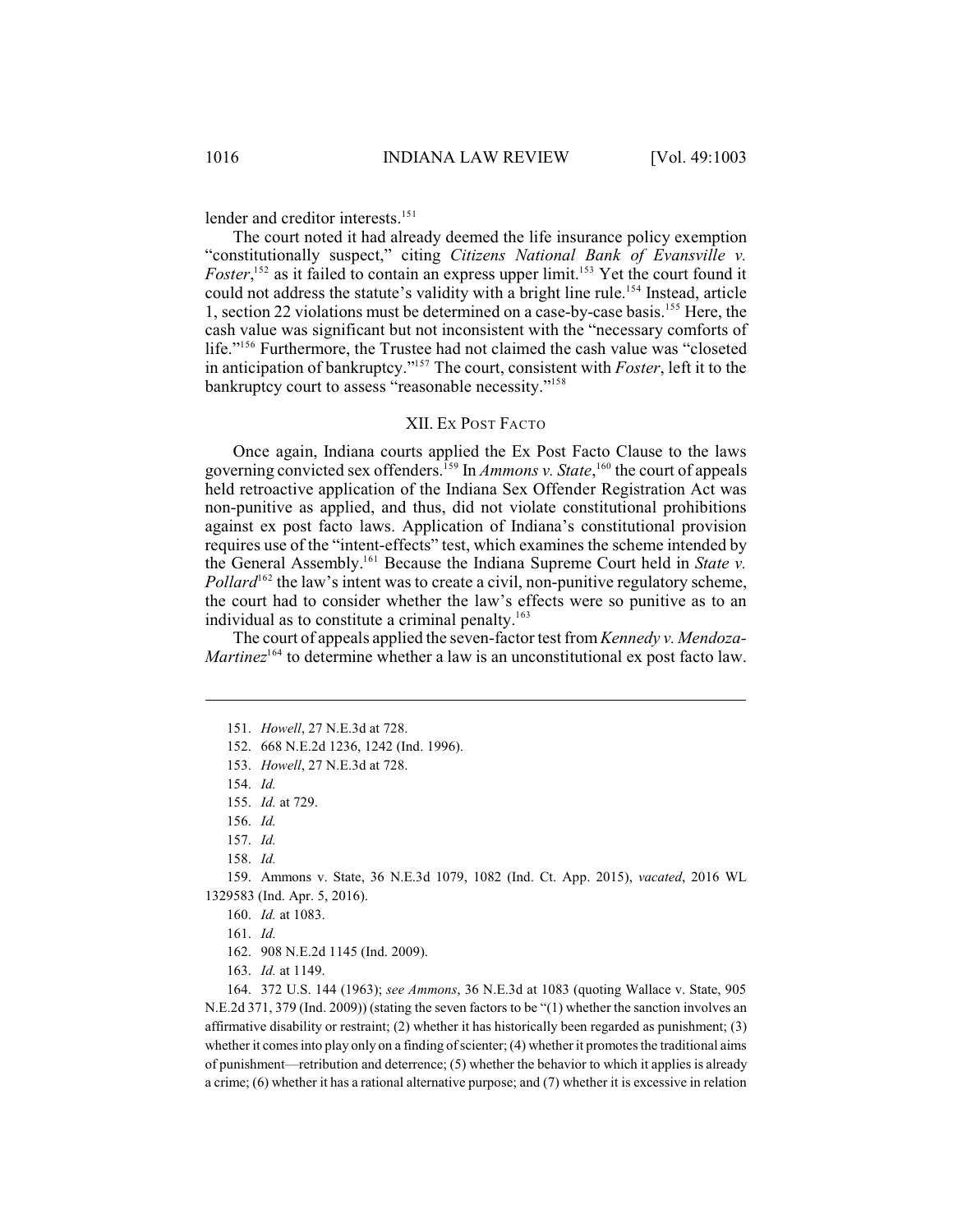First, the court of appeals recognized the law imposed substantial affirmative disabilities and restraints on Ammons as he had to give up an array of personal information to the public.<sup>165</sup> The court noted the dissemination of that information resembled a "shaming" that could extend from ten years to life.<sup>166</sup> Next, the court determined the law functioned punitively against Ammons because of registration's deterrent effect and the fact that when Ammons committed the offense, no registration requirements existed.<sup>167</sup> The court recognized that although the sanction is often linked to crimes requiring mens rea, Ammons's offense (child molesting) did not require scienter.<sup>168</sup> Yet the court determined registration advanced a non-punitive interest—protecting the public from repeat sexual crimes.  $^{169}$  Lastly, the court added the ability of an offender to obtain an individualized determination based on the likelihood to reoffend made the law less punitive.<sup>170</sup>

Although the court disclaimed relying on any particular factor as required by precedent, the court cited Ammons's ability to seek relief in concluding the law, as applied, did not violate the constitutional prohibition against ex post facto laws.<sup>171</sup> Judge Barnes dissented on the basis that *Wallace v. State*<sup>172</sup> required the trial court to grant Ammons's petition to be removed from the sex offender registry as Ammons had committed his crime before the registration requirement existed.<sup>173</sup>

In both *State v. Zerbe*<sup>174</sup> and *Tyson v. State*,<sup>175</sup> the court of appeals held the sex offender law did not impose any additional punishment by requiring individuals to register when they move froma jurisdiction which already required that individual's registration. In both cases, the defendants moved from another state that imposed registration requirements for their prior convictions.<sup>176</sup> The defendants argued, at the time of their offenses, Indiana did not require registration for their offenses or for individuals who move to Indiana from another state that requires registration.<sup>177</sup> However, in both cases, the court found moving to Indiana did not trigger sex offender status—it simply maintained the

to the alternative purpose assigned.").

165. *See Ammons*, 36 N.E.3d at 1083.

166. *Id.* at 1084.

- 167. *Id.* at 1084-85.
- 168. *Id.* at 1084.
- 169. *Id.* at 1085.
- 170. *Id.* at 1086.
- 171. *Id.* at 1087.
- 172. 905 N.E.2d 371 (Ind. 2009).

173. *Ammons*, 36 N.E.3d at 1087-89 (Barnes, J., dissenting).

174. 32 N.E.3d 834, 838-39 (Ind. Ct. App. 2015), *vacated*, 2016 WL 756368 (Ind. Feb. 25, 2016).

175. 28 N.E.3d 1074, 1077 (Ind. Ct. App. 2015), *vacated*, 2016 WL 756366 (Ind. Feb. 25, 2016).

176. *See id.* at 1075; *Zerbe*, 32 N.E.3d at 835-36.

177. *See Zerbe*, 32 N.E.3d at 836; *Tyson*, 28 N.E.3d at 1075.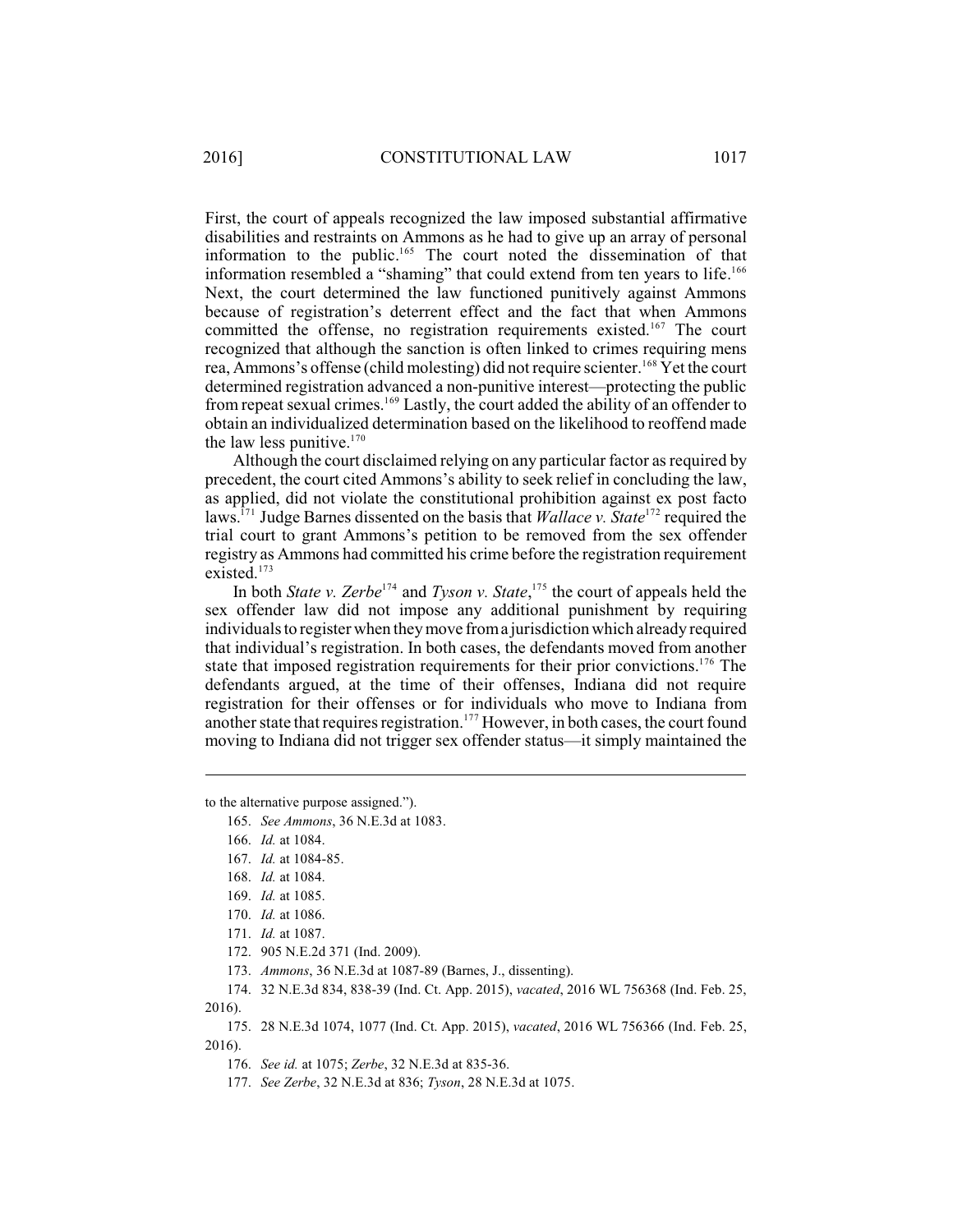status quo.<sup>178</sup> Because the defendants had fair warning of Indiana's registration requirement, no Ex Post Facto Clause issues were triggered.<sup>179</sup>

Judge Baker dissented in *Zerbe* on the basis that *Wallace v. State*,<sup>180</sup> finding that mandatory sex offender registration is punitive and that application of the requirement to offenders who committed their offenses before the law's enactment violated the Ex Post Facto Clause.<sup>181</sup>

#### XIII. UNCONSTITUTIONAL VAGUENESS—SYNTHETIC DRUG CASES

Two different decisions from the court of appeals came to different conclusions on whether the State's prohibition against synthetic drugs is unconstitutionally vague.<sup>182</sup>

In *Elvers v. State*,  $183$  the court held the law satisfied article 4, section 20, which provides that "[e]very act and joint resolution shall be plainly worded, avoiding, as far as practicable, the use of technical terms."<sup>184</sup> The court recognized that in *Kaur v. State*,<sup>185</sup> the court of appeals upheld the synthetic drug law against a vagueness challenge because the synthetic drug in question was specifically identified in the law.<sup>186</sup> Yet Elvers argued the law was written "like a chemical engineer's dissertation, [such that] ordinary citizens, who are supposed to be at the top of the power-chain, will not know what is proscribed."<sup>187</sup>

The court noted the law listed substances such as JWH-122 (1-pentyl-3-(4 methyl-1-naphthoyl)indole) and  $JWH-250$  (1-pentyl-3-)2methoxyphenylacetyl)indole), but disagreed that the list was too technical because the "novelty, complexity, and rapidly-evolvingnature of synthetic drugs" required scientific terminology.<sup>188</sup> The Indiana General Assembly only had to avoid technical terms to the extent practicable.<sup>189</sup> A scientist from the Indiana State Police Laboratory Division had explained because "the chemical composition of synthetic drugs varies," chemical analyses are necessary to determine whether a product contains an illegal drug.<sup>190</sup> Identification of both the banned substances' name and its' chemical structures ensured individuals are

<sup>178.</sup> *See Zerbe*, 32 N.E.3d at 837; *Tyson*, 28 N.E.3d at 1077.

<sup>179.</sup> *See Zerbe*, 32 N.E.3d at 839; *Tyson*, 28 N.E.3d at 1077.

<sup>180.</sup> 905 N.E.2d 371 (Ind. 2009).

<sup>181.</sup> *Zerbe*, 32 N.E.3d at 839 (Baker, J., dissenting).

<sup>182.</sup> *See infra* text accompanying notes 184-92 and 193-97.

<sup>183.</sup> 22 N.E.3d 824 (Ind. Ct. App. 2014).

<sup>184.</sup> *Id.* at 830.

<sup>185.</sup> 987 N.E.2d 164 (Ind. Ct. App. 2013).

<sup>186.</sup> *Elvers*, 22 N.E.3d at 830.

<sup>187.</sup> *Id.*

<sup>188.</sup> *Id.*

<sup>189.</sup> *Id.*

<sup>190.</sup> *Id.*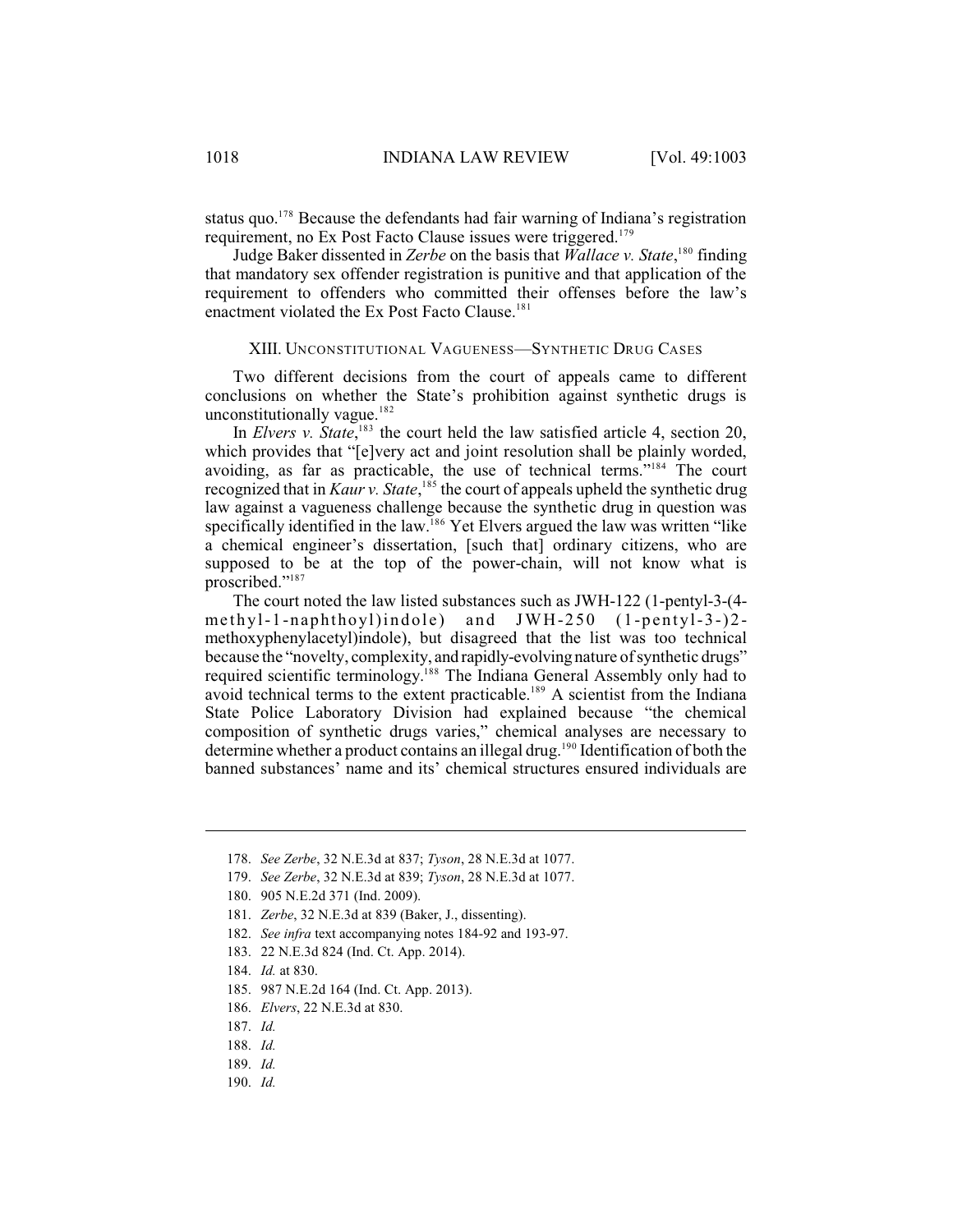only charged if found with a specifically proscribed compound.<sup>191</sup>

But in *Tiplick v. State*,  $192$  a decision issued only a month after *Elvers*, the court of appeals held the synthetic drug statute's reference to Pharmacy Board Regulations violated void-for-vagueness principles.<sup>193</sup> Tiplick maintained a person of common intelligence could not be expected to understand the Pharmacy Board's drug promulgations and findings.<sup>194</sup> The court of appeals agreed.<sup>195</sup> The statutory scheme requiring a citizen of ordinary intelligence to search through the criminal code, the administrative code, and yet-to-be codified agency rules for information regarding a substance created a "Where's Waldo" expedition.<sup>196</sup> The court distinguished *Kaur* and *Elvers* on the basis that a statute specifically listed the drugs at issue.<sup>197</sup>

Judge Bailey dissented.<sup>198</sup> He disagreed with the majority's "Where's Waldo" characterization of the statutory scheme and asserted the chemical substance for which Tiplick was charged was appropriately published in an emergency rule.<sup>199</sup> Judge Bailey characterized the void-for-vagueness argument as an attempt to claim ignorance of the law as a defense to criminal liability.<sup>200</sup>

## XIV. MULTIPLE CONSTITUTIONAL ARGUMENTS

In *City of Greenfield v. Indiana Department ofLocalGovernment Finance*, 201 a City and local fire protection territory alleged a statute adjusting the territory's tax levy that applied only to fire territories in Hancock County violated the Indiana Constitution's regulation of local and special laws under article 4, sections 22 and  $23.^{202}$  The Indiana Tax Court found the law was a special law because it applied only to fire territories in Hancock County.<sup>203</sup> The court then held that although the special statute was not properly construed as a law regarding the assessment or collection of taxes (which would have made the law per se unconstitutional under article 4, section 22), the law was unconstitutional under article 4, section 23 because it reasonably could have been made general.<sup>204</sup>

<sup>191.</sup> *Id.*

<sup>192.</sup> 25 N.E.3d 190 (Ind. Ct. App.), *vacated*, 43 N.E.3d 1259 (Ind. 2015).

<sup>193.</sup> *Id.* at 196.

<sup>194.</sup> *Id.* at 192.

<sup>195.</sup> *Id.* at 195 (stating that "[n]o person of ordinary intelligence could determine what behavior is prohibited by the term 'synthetic drug' in Ind. Code  $\S$ § 35-48-4-10(a) and 11, based on Ind. Code §§ 35-31.5-2-321(9) and 25-26-13-4.1").

<sup>196.</sup> *Id.*

<sup>197.</sup> *Id.* at 195-96.

<sup>198.</sup> *Id.* at 196 (Bailey, J., dissenting).

<sup>199.</sup> *Id.* at 197.

<sup>200.</sup> *Id.*

<sup>201.</sup> 22 N.E.3d 887 (Ind. T.C. 2014).

<sup>202.</sup> *Id.* at 891.

<sup>203.</sup> *Id.* at 893.

<sup>204.</sup> *Id.* at 895.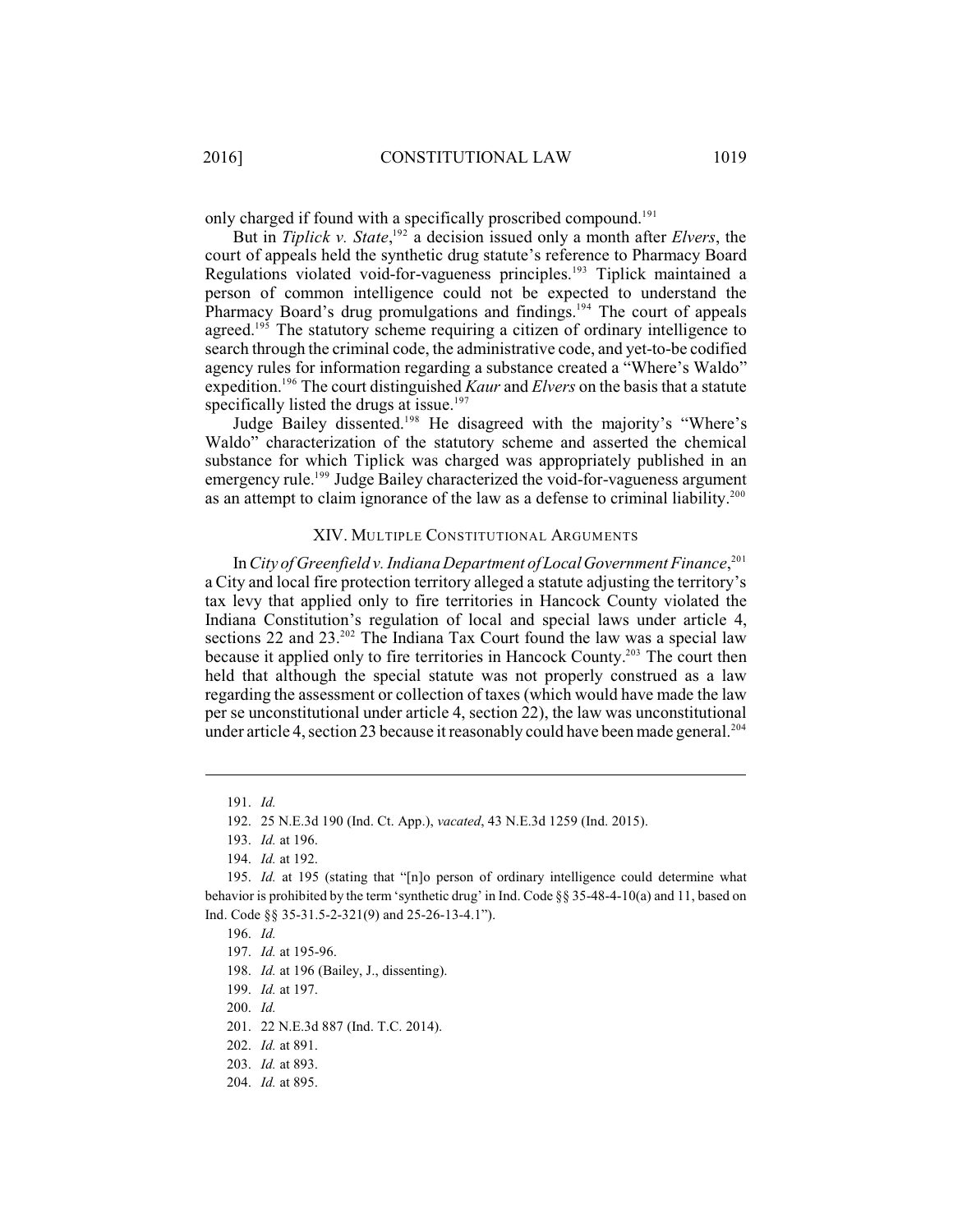*City of Indianapolis v.*  $Cox^{205}$  is a companion case to *Armour v. City of Indianapolis*, <sup>206</sup> which held the City of Indianapolis's decision to transition from a Barrett Law (owner-funded) mechanism to a STEP program (City-funded) mechanism did not violate the Fourteenth Amendment'sEqual ProtectionClause by not retroactively relieving property owners of their Barrett Law assessments.<sup>207</sup> In *Cox*, upon remand to state court from a federal district court after *Armour*, the trial court found the plaintiff homeowners had waived their constitutional arguments under the Uniform Assessment and Taxation Clause, article 10, section 1, and Equal Privileges and Immunities Clause, article 1, section 23, by not timely filing a notice under the Indiana Tort Claims Act.<sup>208</sup> But Senior Judge Randall Shepard, sitting with the court of appeals, went on to address the constitutional issues in any event.<sup> $209$ </sup> The court held there was no violation of article 10, section 1, because the program was in the nature of debt forgiveness, not tax valuation.<sup>210</sup> Additionally, the court held no Equal Privileges problem existed because "in drawing a classification between obligors who paid up front and those who financed, the City effected a 'reasonable relation of the disparate treatment to the inherent distinguishing characteristics of the two classifications.""<sup>211</sup>

In *Gul v. City of Bloomington*<sup>212</sup>, the Indiana Court of Appeals held a local ordinance restricting the height of grass on one's property did not violate the Freedom of Conscience Clause of article 1, section 3, or the Freedom of Speech Clause of article 1, section  $9<sup>213</sup>$  The court found the freedom of conscience clause could only apply to *religious* matters of conscience, not "the right to act on one's own opinions in contravention of the law" such as one's sincerely held belief regarding the environmental harms of modern day lawn care.<sup>214</sup> The court also found grass height restriction's limitation on the property owner's speech rational because of the harm non-maintained grass could have on neighborhood property values. 215

In *VanDam Estate v. Mid-America Sound*<sup>216</sup>, the Indiana Court of Appeals dealt with a claim arising from the Indiana State Fair stage collapse.<sup> $217$ </sup> One injured concert goer, who elected not to settle with the State when it offered the limits of the five million dollar aggregate liability cap of the Indiana Tort Claims

- 214. *Id.* at 858.
- 215. *Id.* at 860.
- 216. 25 N.E.3d 165 (Ind. Ct. App.), *trans. denied*, 34 N.E.3d 250 (Ind. 2015).
- 217. *See id.* at 168.

<sup>205.</sup> 20 N.E.3d 201 (Ind. Ct. App. 2014), *trans. denied*, 29 N.E.3d 124 (Ind. 2015).

<sup>206.</sup> 132 S. Ct. 2073 (2012).

<sup>207.</sup> *Id.* at 2078-84.

<sup>208.</sup> *Cox*, 20 N.E.3d at 208.

<sup>209.</sup> *See id.* at 211-12.

<sup>210.</sup> *See id.* at 211.

<sup>211.</sup> *Id.* at 212.

<sup>212.</sup> 22 N.E.3d 853 (Ind. Ct. App.), *trans. denied*, 33 N.E.3d 357 (Ind. 2014).

<sup>213.</sup> *Id.* at 863.